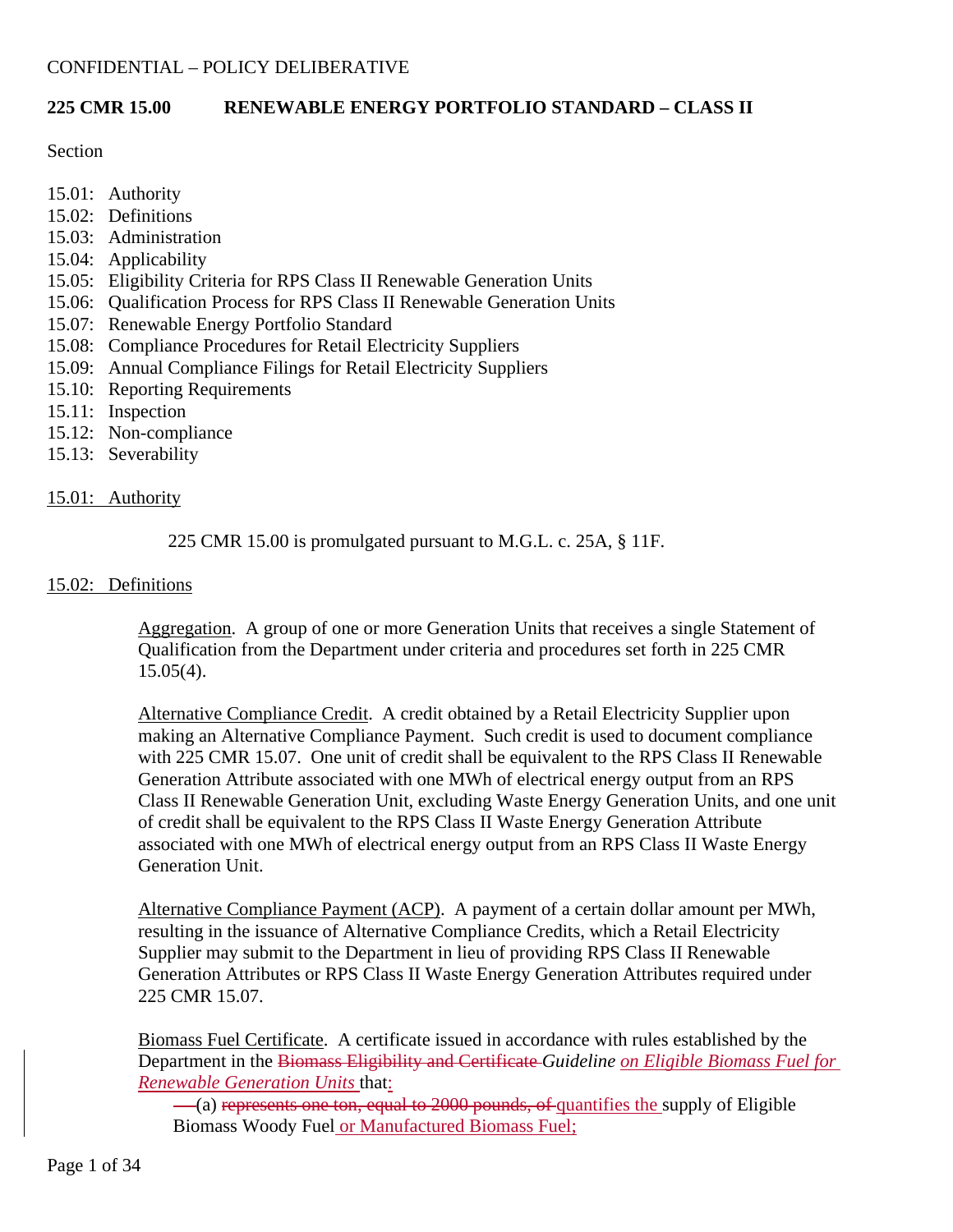(b) specifies the source of the woodEligible Biomass Woody Fuel or Manufactured Biomass Fuel; and

(c) specifies the woods eligibility of the Eligible Biomass Woody Fuel or Manufactured Biomass Fuel as Forest Derived Residues, Forest Derived Thinnings, Forest Salvage, Non-Forest Derived Residues, or Dedicated Energy Crops.

For Forest Derived Residues and Forest Derived Thinnings, the Certificate shall reference the relevant Eligible Forest Biomass Tonnage Report, and include any additional information deemed necessary by the Department.

Biomass Input Heat Content. The thermal energy content, measured in MWh, of biomass fuel as it is input into a Generation Unit over a period of time. For the purpose of wood chips, the value will be determined using a methodology provided by the Department in the Overall Efficiency and Greenhouse Gas Analysis Guideline. The methodology includes a weighted average of all the metered weight of utilized biomass fuel types (as differentiated by typical moisture content), and an assigned heat content from referenced literature to each biomass type. For processed biomass fuels, the thermal energy content shall be documented to the satisfaction of the Department by an independent testing laboratory.

Blended Fuel. A liquid or gaseous fuel that is blended from both Eligible RPS Class II Renewable Fuel(s) and ineligible fuel(s), a portion of whose electrical energy output may qualify as RPS Class II Renewable Generation under criteria set forth in 225 CMR 15.05(2).

Business Day. A business day shall mean Monday through Friday, exclusive of state and federal legal holidays.

Certificates Obligation. A term defined in the NEPOOL GIS Operating Rules at Rule 4.1(b), or any successor rule.

Co-Mingled Biomass Woody Fuel. Any woody biomass fuel, that is clean and devoid of non-woody biomass, paints, stains or other contaminants, and fossil fuel derived materials, and which is physically co-mingled or mixed with Eligible Biomass Woody Fuel. Clean Wood. Means Clean Wood as defined in 310 CMR 19.006: Definitions.

Commercial Operation Date. The date that a Generation Unit first produced electrical energy for sale within the ISO-NE Control Area or within an adjacent Control Area. In the case of a Generation Unit that is connected to the End-use Customer's side of the electric meter or produces Off-grid Generation, the date that such Generation Unit first produced electrical energy.

Compliance Filing. A document filed annually by a Retail Electricity Supplier with the Department documenting compliance with 225 CMR 15.07, consistent with the format set forth in the Guidelines and submitted no later than the first day of July, or the first Business Day thereafter, of the subsequent Compliance Year.

Compliance Year. A calendar year beginning January 1 and ending December 31, for which a Retail Electricity Supplier must demonstrate that it has met the requirements of 225 CMR 15.07 and 15.08.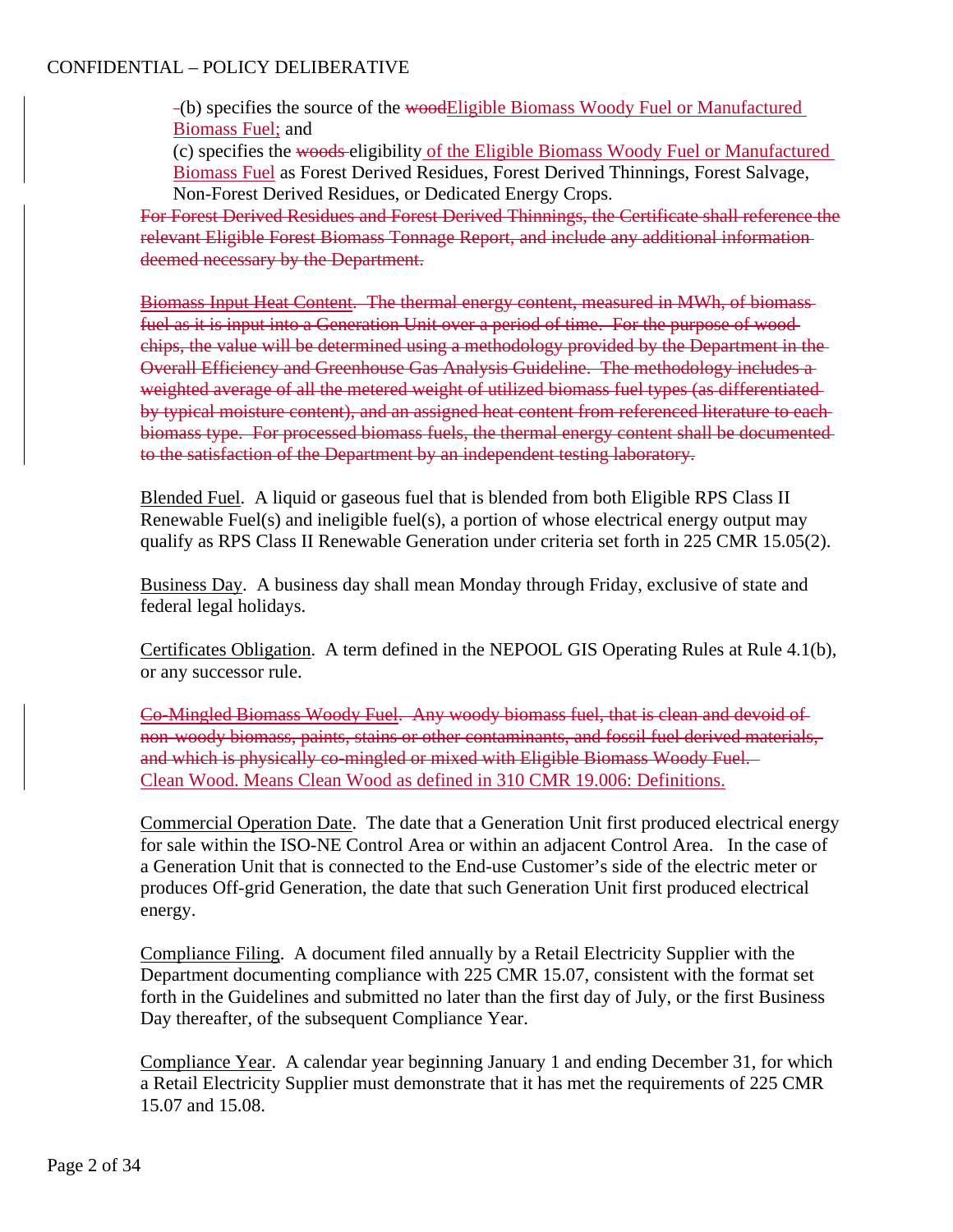Control Area. A geographic region in which a common generation control system is used to maintain scheduled interchange of electrical energy within and without the region.

Current Use Program. A state administered program that permits a property owner to have a parcel of land taxed at a rate based on the current use of the land including but not limited to open space, active forestry, or agriculture as opposed to the fair market or development value of the property.

DCR. The Massachusetts Department of Conservation and Recreation (DCR) established by M.G.L. c. 21 § 1.

Department. The Massachusetts Department of Energy Resources (DOER) established by M.G.L. c. 25A, § 1.

Distribution Company. A distribution company as defined in M.G.L. c. 164 § 1.

Eligible Biogas Fuel. A gaseous fuel that is produced by the contemporaneous bacterial decomposition or thermal gasification of Eligible Biomass Fuel. Eligible Biogas Fuel does not include natural gas, but does include renewable natural gas, which is Eligible Biogas Fuel upgraded to a quality similar to natural gas.

Eligible Biomass Fuel. Fuel sources consisting of the following:

- (a) Eligible Biomass Woody Fuel<del>, Co-Mingled Biomass Woody Fuel,</del> ;
- (b) Manufactured Biomass Fuel;
- (c) Eligible Biomass Fuel;
- (d) by-products or waste from animals or agricultural crops;
- (e) food or vegetative material;
- (f) algae;
- (g) organic refuse-derived fuel; anaerobic digester gas and other biogases that are derived from such resources; and neat
- $(a)$ (h) Eligible Liquid Biofuel that is derived from such fuel sources; but shall not include Construction and Demolition Waste as defined in 310 CMR 19.006: *Construction and Demolition Waste (C&D)*..

Eligible Biomass Woody Fuel. Woody fuels that are derived from the following sources, consistent with the requirements of 225 CMR 15.05(5):

(a) Forest Derived Residues:

- 1. Tops, crooks, and other portions of trees produced as a byproduct, and trees collaterally damaged, during the normal course of harvesting material, such as timber, pulpwood, or cordwood in the implementation of a silvicultural prescription as administered by a licensed or certified forester as prescribed in the Department's *Guideline on Eligible Biomass Fuel for Renewable Generation Units*.
- 2. Trees and portions of trees harvested for the purposed of the restoration and management of habitat for rare & endangered species as listed by the Massachusetts Division of Fisheries and Wildlife. Qualifying harvest areas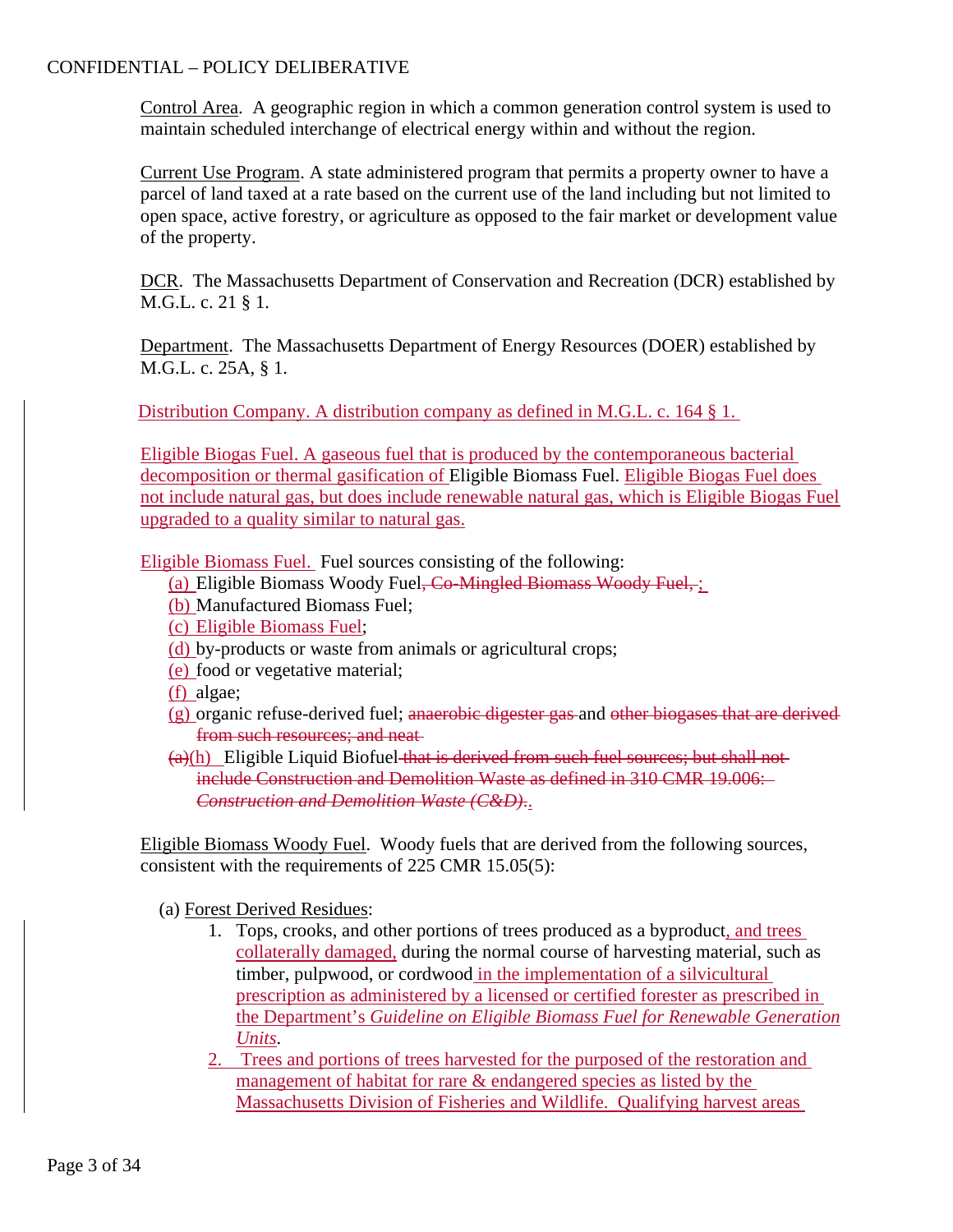must be approved by the Massachusetts Division of Fisheries and Wildlife Natural Heritage Program.

- 2.3. Other woody vegetation that interferes with regeneration or the natural growth of the forest, limited to locally invasive native species and non-native invasive woody vegetation.
- (b) Forest Derived Thinnings:
	- 1. Unacceptable growing stock which is defined as trees considered structurally weak or have low vigor and do not have the potential to eventually yield  $a\frac{12an}{a}$ eight foot sawlog or survive for at least the next ten years.
	- 2. Trees removed during thinning operations, the purpose of which is to reduce stand density and enhance diameter growth and volume of the residual stand.
- (c) Forest Salvage:
	- 1. Damaged, dying, or dead trees removed due to injurious agents, such as wind or ice storms or the spread of invasive epidemic forest pathogens, insects, and diseases or other epidemic biological risks to the forest, but not removed due to competition. Such eligible trees may be removed without limitation for biomass fuel, only if a major the injurious agent is a threat to forest health or risk to private or public resources, and if the USDAUnited States Department of Agriculture Animal Health and Plant Health Inspection Service (APHIS), the USDA, the United States Department of Agriculture Forest Service, or appropriate federal or state governmental agency has issued a declaration, rule, or order declaring a major threat to forest health or risk to private or public resources. Forest Salvage also includes trees, or if they are harvested through a DCR approved cutting plan.
	- 1.2.Trees removed to reduce fire hazard within Firefire-adapted Forest Ecosystemsforest ecosystems, as certified by a letter to the Department from the state agency responsible for forestry in consultation with the appropriate environmental state agencies.
- (d) Non-Forest Derived Residues:
	- 1. Primary Forest Products Industry: Lumber mill residues or lumber processing residues consisting of the slabs, shavings, trimmings, sawdust, bark, end pieces of wood, and log cores that result from the various processing operations occurring in sawmills, pulp mills, and veneer and plywood plants.
	- 2.1. Secondary forest products industry: Wood Waste produced as a byproduct of the production of finished-Residues derived from wood products, including butnot limited to clean residues from woodworking shops, furniture factories, and truss and pallet manufacturing consisting of Clean Wood.
	- 3. Land Use Change Non-agricultural: Trees cut or otherwise removed in the process of converting forest land to non-forest and non-agricultural uses provided that such development has already received all applicable state and local permits for the development.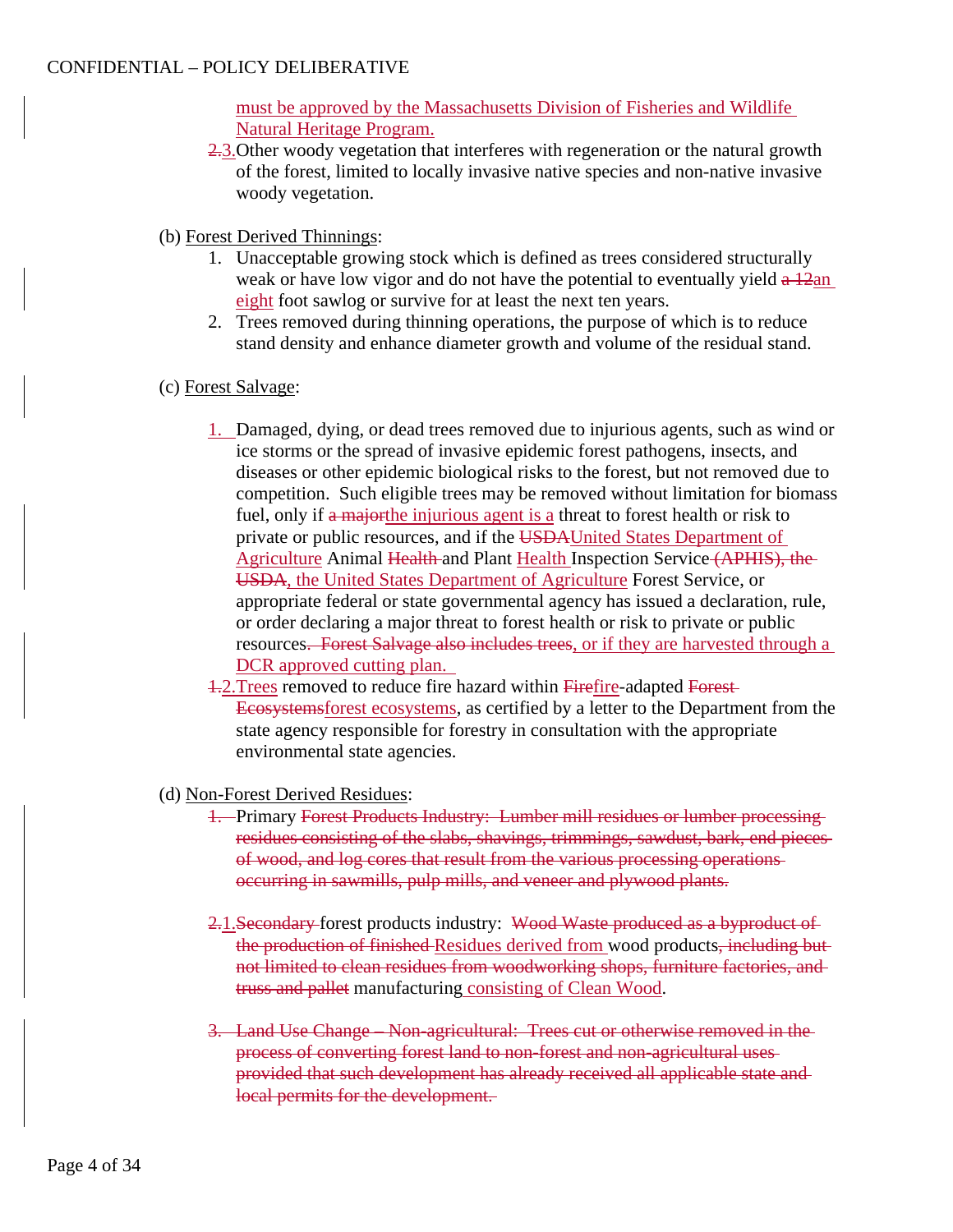- 4.2.Land Use Change AgriculturalLand use change agricultural: Trees cut or otherwise removed in the process of converting forest land to agricultural usage, either for new or restored farm land.
- 5. Yard Waste: Leaves, grass clippings, prunings, and other natural organic matter discarded from yards and gardens.
- 6.3.Wood Waste: Non-treated palletsWood waste: Post-consumer wood products from Clean Wood; pruned branches, stumps, and whole trees removed during the normal course of maintenance of public or private roads, highways, driveways, utility lines, rights of way, and parks.

(e) Dedicated Energy Crops. Wood grown for the purpose of producing fuel, provided that such wood was not grown on land that sequestered significant amounts of carbon, such as a forest, and provided that such land does not have the economic potential to support production of any other agricultural crop grown for human consumption as food.

Eligible Forest Biomass Tonnage Report. The report certified by a Professional Forester under the provisions of 225 CMR 15.05(5) that details the amounts of Forest Derived Thinnings and Forest Derived Residues that may be removed from a harvest site to be Eligible Biomass Woody Fuel. In the case of a Forest Derived Residue, the Report further details whether such Forest Derived Residue is derived from harvest by-products or invasive species, as defined in the subcategories of Forest Derived Residue.

4. Agricultural wood waste. Pruned branches, stumps, and whole trees resulting from maintenance activities directly related to the production of an agricultural product that is not Clean Wood.

## Eligible Liquid Biofuel.

Eligible Liquid Biofuel. A liquid fuel that is derived from Eligible Biomass Fuel, but is not Eligible Biomass Woody Fuel or Co-Mingled Biomass Woody Fuel, and that yields at least a 50% reduction in Lifecycle Greenhouse Gas Emissions relative to average lifecycle greenhouse gas emissions for petroleum distillate fuel sold in 2005, as determined by the Department in consultation with the MassDEP and the Executive Office; or that is derived from waste feedstocks consisting of previously used or discarded solid, liquid or contained gaseous material resulting from industrial, commercial or household food service activities that would otherwise be stored, treated, transferred or disposed. Waste organic waste feedstock and meets the standards for advanced biofuels under the Environmental Protection Agency's Renewable Fuel Standard (RFS2) program. Organic waste feedstocks shall include, but not be limited to, waste vegetable oils, waste animal fats, substances derived from wastewater and the treatment of wastewater, or grease trap waste. Wastefeedstockwaster. Eligible Liquid Biofuel shall not include petroleum-based waste or waste that otherwise meets the definition of hazardous wastewaster or Hazardous Waste as defined in 310 CMR 40.0006: *Terminology, Definitions, and Acronyms*, unless otherwise determined by the Department in consultation with MassDEP.

Eligible RPS Class II Renewable Fuel. An Eligible Biomass Fuel, landfill methane gas, municipal solid waste, hydrogen derived from such fuels or hydrogen derived from water using the electrical output of a Renewable Generation Unit, but not hydrogen derived using RPS Class I or Class II Renewable Generation if the RPS Class I or Class II Renewable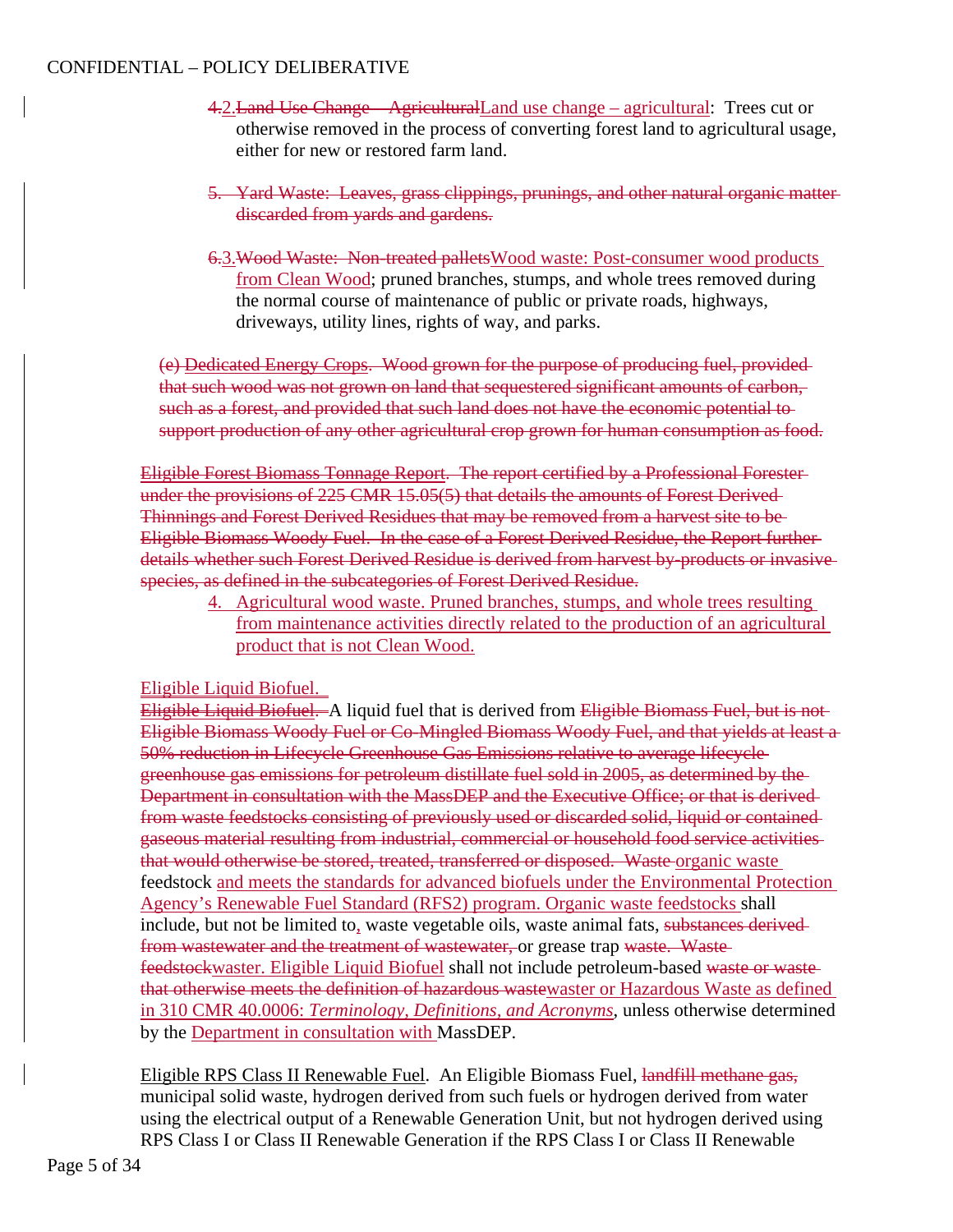Generation Attributes of such Generation are sold, retired, claimed, used or represented as part of electrical energy output or sales, or used to satisfy regulatory obligations in any jurisdictions, and not hydrogen derived directly or indirectly from ineligible fuels.

End-use Customer. A person or entity in Massachusetts that purchases electrical energy at retail from a Retail Electricity Supplier, except that a Generation Unit taking station service at wholesale from ISO-NE or self-supplying from its owner's other generating stations, shall not be considered an End-use Customer.

Executive Office. The Executive Office of Energy and Environmental Affairs established by M.G.L. c. 6A § 2.

Fire-adapted Forest Ecosystem. Natural forest communities characterized by vegetation including, but not limited to, pitch pine and/or scrub oak occurring on droughty soils, and that

- (a) have evolved with fire as a natural process;
- (b) support and renew associated wildlife species and habitats; and
	- (c) are identified on the most recently updated U.S. Department of Interior, Geological Survey national LANDFIRE map.

Generation Attribute. A non-price characteristic of the electrical energy output of a Generation Unit including, but not limited to, the Generation Unit's fuel type, emissions, vintage and RPS eligibility.

Generation Unit. A facility that converts a fuel or an energy resource into electrical energy.

Geothermal Energy. Heat energy stored in the Earth's crust that can be accessed for electric power generation.

GIS Certificate. An electronic record produced by the NEPOOL GIS that identifies Generation Attributes of each MWh accounted for in the NEPOOL GIS.

Guidelines. A set of clarifications, interpretations, and procedures, including forms, developed by the Department to assist in compliance with the requirements of 225 CMR 15.00. The Department may issue new or revised Guidelines from time to time. Each Guideline shall be effective on its date of issuance or on such date as is specified therein, except as otherwise provided in 225 CMR 15.00.

Hydroelectric Energy. Electrical energy from a Generation Unit that uses flowing freshwater as the primary energy resource, with or without a dam structure or other means of regulating water flow, and that is not located at a facility that uses mechanical or electrical energy to pump water into a storage facility.

Impacted Watershed. All water bodies or areas of land hydrologically connected to a hydroelectric facility, whether located upstream or downstream, which may experience any alteration of their physical, biological, or ecological characteristics as a result of the operation or increased capacity expansion of a Generation Unit.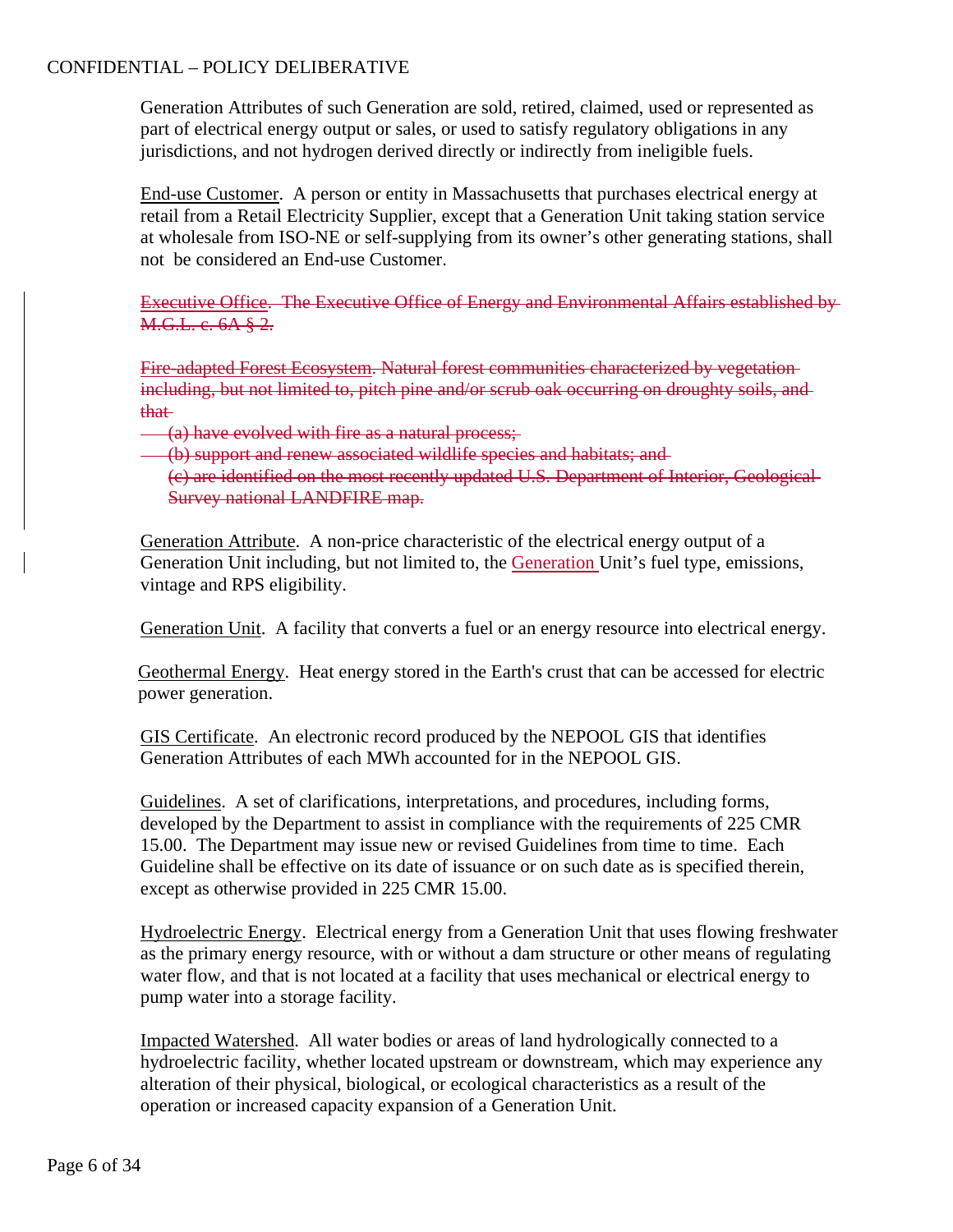Intermittent Generation Unit. A Generation Unit that utilizes solar photovoltaic energy, solar thermal electric energy, wind energy, run-of-river Hydroelectric Energy, or other resources regarding which the timing or magnitude is not predictable or controllable, as determined by the Department.

ISO-NE. ISO New England Inc., the independent system operator for New England, the regional transmission organization for most of New England, which is authorized by the Federal Energy Regulatory Commission (FERC) to exercise for the New England Control Area the functions required pursuant to the FERC's Order No. 2000, the FERC's corresponding regulations, and any successor FERC orders and regulations.

ISO-NE Settlement Market System. The ISO-NE's electronic database system into which all real-time load and generation data are entered and from which such data are provided to the NEPOOL GIS.

Lifecycle Greenhouse Gas Emissions. The aggregate quantity of greenhouse gas emissions, including direct emissions and significant indirect emissions such as significant emissions from land use changes, and temporal changes in forest carbon sequestration and emissions resulting from biomass harvests, regrowth, and avoided decomposition as determined by the Department in consultation with the MassDEP and the Executive Office, related to the full fuel lifecycle, including all stages of fuel and feedstock production and distribution, from feedstock generation or extraction through the distribution and delivery and use of the finished fuel at the Generation Unit, where the mass values for all greenhouse gases are adjusted to account for their relative global warming potential.

Low Impact Hydro Power Institute (LIHI). A non-profit  $501(c)(3)$  organization, whose stated purpose is to reduce the impacts of hydropower generation through the certification of hydropower projects that have avoided or reduced their environmental impacts pursuant to the Low Impact Hydropower Institute's criteria.

Manufactured Biomass Fuel. A biomass fuel that is prepared, other than by means of fuel drying, through a fuel processing facility that is separate from a Generation Unit and that utilizes Eligible Biomass Woody Fuel for production. Examples include, but are not limited to, the mechanical production of wood pellets or bio-dust, and the refinement of bio-oil through pyrolysis.

Marine or Hydrokinetic Energy. Electrical energy derived from waves, tides and currents in oceans, estuaries and tidal areas; free-flowing water in rivers, lakes, streams, and humanmade channels, provided that such water is not diverted, impounded, or dammed; or differentials in ocean temperature, called ocean thermal energy conversion.

Massachusetts Clean Energy Technology Center (MassCEC). The center established in M.G.L. c. 23J, § 2.

MassDEP. The Massachusetts Department of Environmental Protection established by M.G.L. c. 21A, § 7.

Megawatt-hour (MWh). A unit of electrical energy or work equivalent to one million watts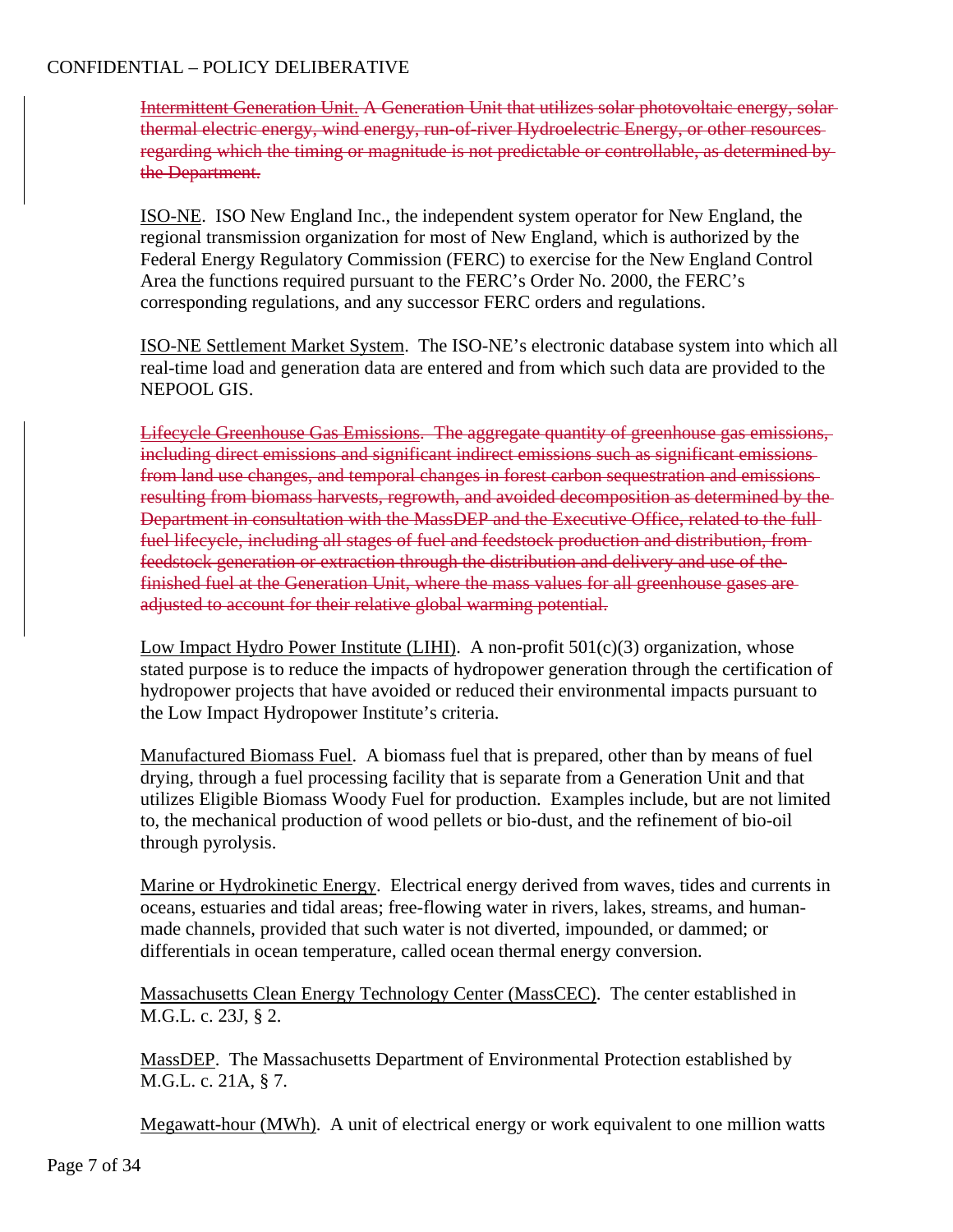of power operating for one hour., or, for the purpose of thermal energy, a unit of energy equal to 3,412,000 British Thermal Units (Btu).

Merchantable Bio-products. Products that are refined from a biomass fuel by a bio-refinery project in which the Generation Unit is integral. Products include but are not limited to merchantable chemicals such as additives, lubricants, or specialty chemicals, and other products which can be permanently sequestered for carbon reductions.

NEPOOL GIS. The NEPOOL Generation Information System, which includes a generation information database and certificate system, operated by the New England Power Pool (NEPOOL), its designee or successor entity, that accounts for Generation Attributes of electrical energy consumed within, imported into, or exported from the ISO-NE Control Area.

North American Electric Reliability Council (NERC) Tag. An identification of an electrical energy interchange transaction assigned in accordance with rules set forth by the North American Electric Reliability Council.

Off-grid Generation. The electrical energy produced by a Generation Unit that is not connected to a utility transmission or distribution system.

Operator. Any person or entity who has charge or control of a Generation Unit subject to 225 CMR 15.00, including without limitation a duly authorized agent or lessee of the Owner, or a duly authorized independent contractor.

Overall Efficiency. For a Generation Unit using an Eligible Biomass Woody Fuel, the calculation shall be the sum of:

- (a) Renewable Generation not utilized behind-the-meter, plus
- (b) Renewable Energy utilized behind-the-meter divided by 0.92, or 92%, which is one minus the average distribution and transmission line losses of the electrical grid, which, for the purpose of this calculation, is 8%, plus
- (c) Useful Thermal Energy, plus
- (d) Merchantable Bio-Products;

and this summation shall be divided by the Biomass Input Heat Content.

Owner. Any person or entity who, alone or in conjunction with others, has legal ownership, a leasehold interest, or effective control over the real property or property interest upon which a Generation Unit is located, or the airspace above said real property, including without limitation a duly authorized agent of the Owner. For the purposes of 225 CMR 15.02, Owner does not mean a person or entity holding legal title or security interest solely for the purpose of providing financing.

Percent Under-compliance. The difference, if positive, between 50% and the reportedlifecycle greenhouse gas emissions over 20 years as reported in a Biomass Unit Annual Compliance Report by an RPS Class II Renewable Generation Unit that utilizes Eligible Biomass Woody Fuel, as provided in 225 CMR 15.05(5)(d).The difference, if negative, shall not be considered under-compliance as related to 15.05(5)(d)3.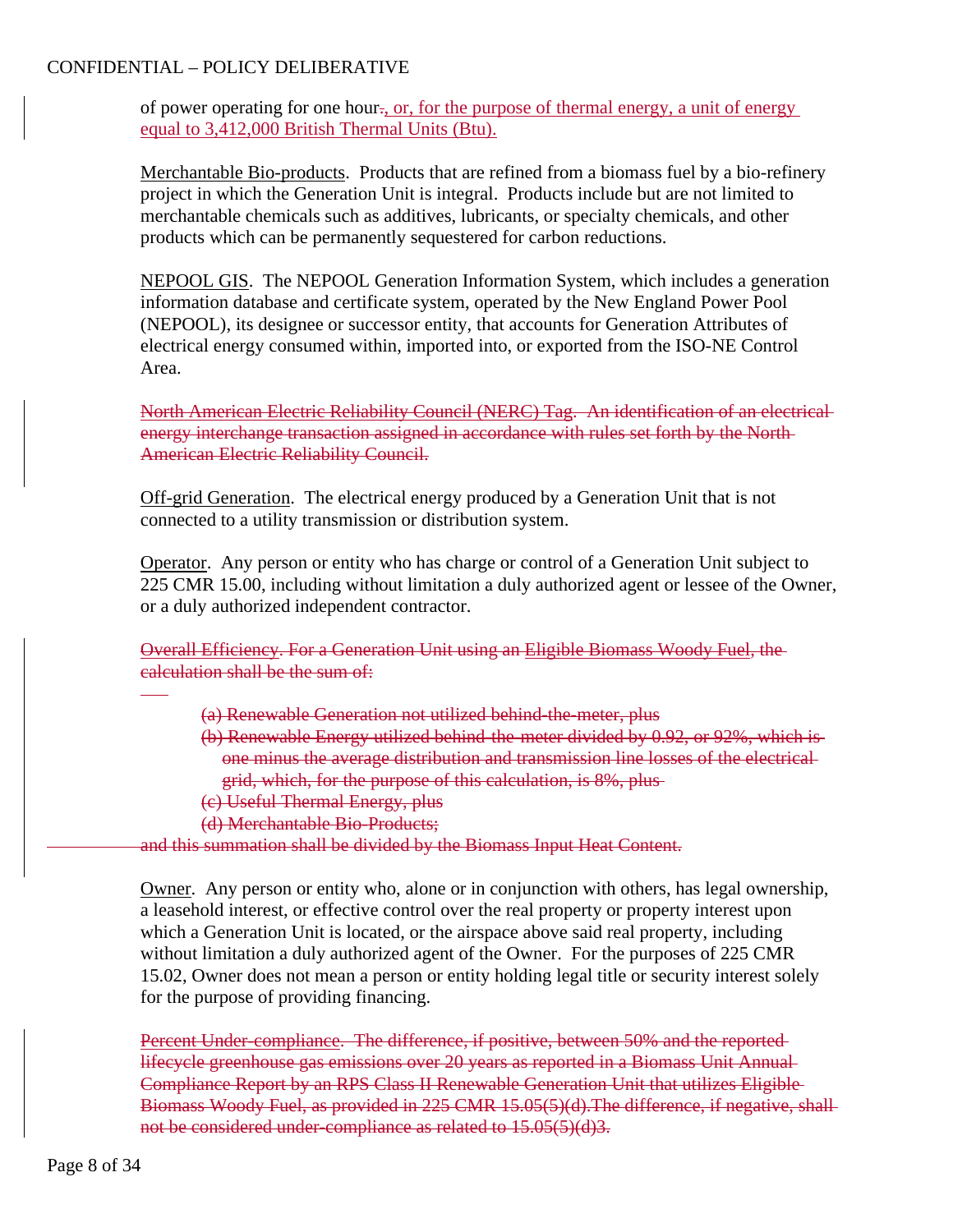Professional Forester. A person who is certified by the Society of American Foresters, licensed and/or certified by the host state of the harvest site, or certified by the Department where the Department has received documentation that the Professional Forester has proficiency and experience in forestry.

Relevant Hydroelectric Agency. A federal, state or provincial agency with oversight over fish and wildlife, water quality, river flows, fish passage and protection, mitigation and enhancement opportunities, related to a hydroelectric facility located in the Impacted Watershed or that impacts downstream or upstream passage of fish and wildlife.

Renewable Generation. The electrical energy output of a Renewable Generation Unit.

Renewable Generation Attribute. The Generation Attribute of the electrical energy output of a specific Generation Unit that derives from the Generation Unit's production of Renewable Generation.

Renewable Generation Unit. A Generation Unit that uses an Eligible RPS Class II Renewable Fuel, Hydroelectric Energy, waste-to-energy that is a component of conventional municipal solid waste plant technology in commercial use, or any of the fuels, energy resources or technologies set forth in 225 CMR 15.04(1)(a).

Retail Electricity Product. An electrical energy offering that is distinguished by its Generation Attributes and that is offered for sale by a Retail Electricity Supplier to End-use Customers.

Retail Electricity Supplier. A person or entity that sells electrical energy to End-use Customers in Massachusetts, including but not limited to electric utility distribution companiesDistribution Companies supplying basic service or any successor service to Enduse Customers. A Municipal Lighting Plant shall be considered a Retail Electricity Supplier; however, it shall be exempt from the obligations of a Retail Electricity Supplier under 225 CMR 15.00 so long as and insofar as it is exempt from the requirements to allow competitive choice of generation supply pursuant to M.G.L. c. 164, § 47A.

RPS Class II Renewable Generation. The electrical energy output of an RPS Class II Renewable Generation Unit, or that portion of the electrical energy output of an RPS Class II Generation Unit that qualifies under

(a) a Co-firing and Blended Fuel Waiver, pursuant to 225 CMR 15.05(2);

- (b) the Special Provisions for a Generation Unit Located in a Control Area Adjacent to
- the ISO-NE Control Area, pursuant to 225 CMR 15.05(3); or
- (c) any other applicable provision of 225 CMR 15.00.

RPS Class II Renewable Generation Attribute. The Generation Attribute of the electrical energy output of a specific RPS Class II Generation Unit that derives from the Generation Unit's production of RPS Class II Renewable Generation, excluding Attributes derived from the production of Waste Energy.

RPS Class II Renewable Generation Unit. A Generation Unit or Aggregation that has received an RPS Class II Statement of Qualification from the Department.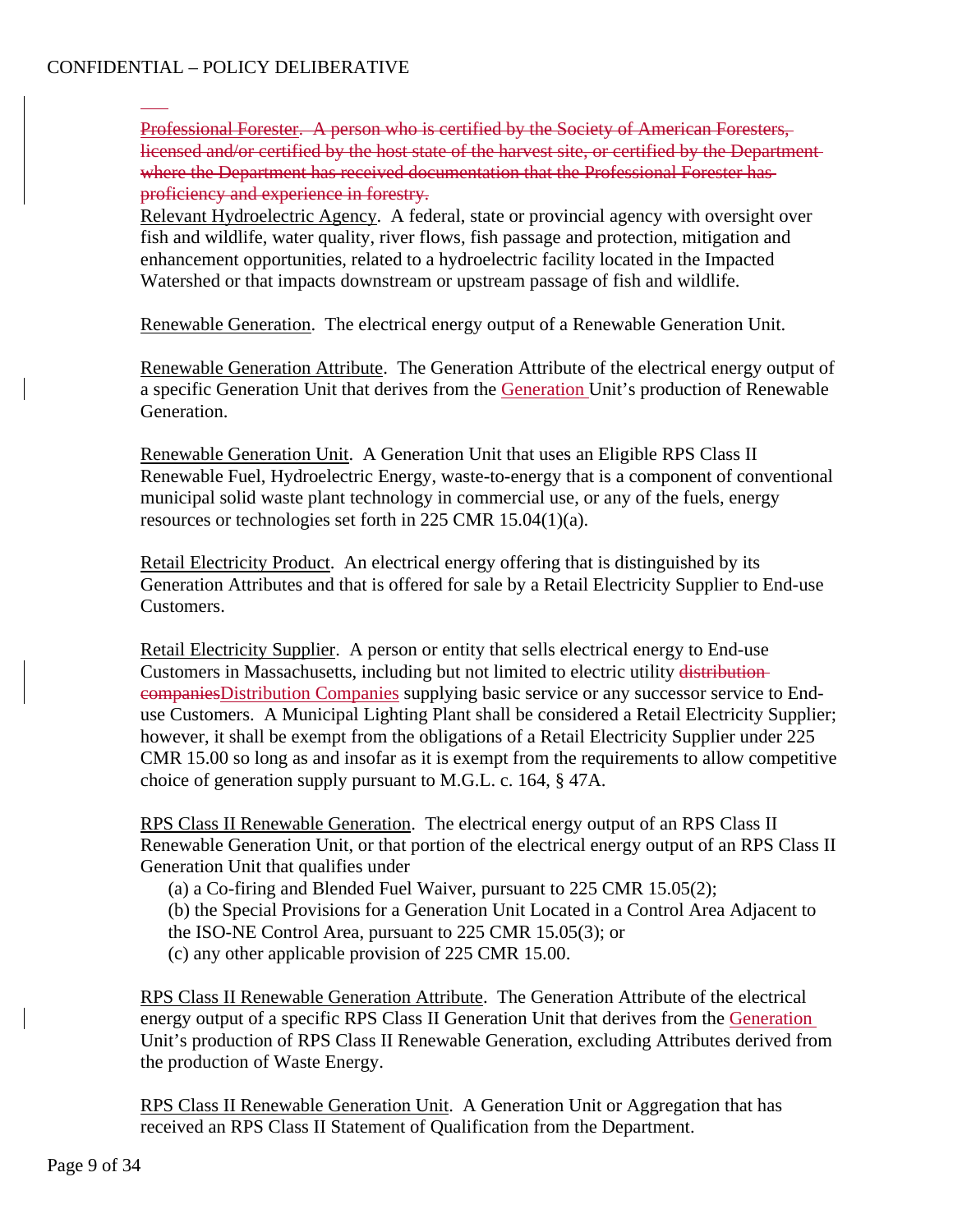RPS Class II Waste Energy Generation Attribute. The Generation Attribute of the electrical energy output of a specific Waste Energy Generation Unit that derives from the Generation Unit's production of Waste Energy.

Statement of Qualification (SQ). A written document from the Department that qualifies a Generation Unit or Aggregation as an RPS Class II Qualified Generation Unit, or that qualifies a portion of the annual electrical energy output of a Generation Unit or Aggregation as RPS Class II Renewable Generation.

Sustainable Forestry Management. Practicing a land stewardship ethic that integrates the reforestation, managing, growing, nurturing, and harvesting of trees for useful products with the conservation of soil, air and water quality, wildlife and fish habitat, and aesthetics and the stewardship and use of forests and forest lands in a way, and a rate, that maintains their biodiversity, productivity, regeneration capacity, vitality, and potential to fulfill, now and in the future, relevant ecological, economic, and social functions at local, national, and global levels, and that does not cause damage to other ecosystems. Criteria for sustainable forestry include:

(a) conservation of biological diversity;

(b) maintenance of productive capacity of forest ecosystems;

(c) maintenance of forest ecosystem health and vitality;

(d) conservation and maintenance of soil and water resources;

(e) maintenance of forest contributions to global carbon cycles;

(f) maintenance and enhancement of long-term multiple socioeconomic benefits to meet the needs of societies; and

(g) a legal, institutional, and economic framework for forest conservation and sustainable management.

Useful Thermal Energy. Energy:

 $(a)$  in the form of direct heat, steam, hot water, or other thermal form that is used in production and beneficial measures for heating, cooling, humidity control, process use, or other valid thermal end use energy requirements; and, for which fuel or electricity would otherwise be consumed. Thermal energy used to produce a dried or refined biomass fuel shall not be considered Useful Thermal Energy if the biomass fuel produced is used to fuel the Generation Unit that dried or refined the biomass fuel.

(b) for which fuel or electricity would otherwise be consumed. Thermal energy used for the purpose of drying or refining biomass fuel shall not be considered Useful Thermal Energy.

Valid Air Permit. Within the United States, a current and effective authorization, license, certificate, or like approval to construct and/or operate a source of air pollution, issued or required by the regulatory agency designated in the applicable State Implementation Plan to issue permits under the Clean Air Act, 42 U.S.C. §§ 7401, *et seq*. In jurisdictions outside of the United States, it shall be a document demonstrating an equivalent authorization.

Waste Energy. Electrical energy generated from the combustion of municipal solid waste.

Waste Energy Generation Unit. A Generation Unit that utilizes conventional municipal solid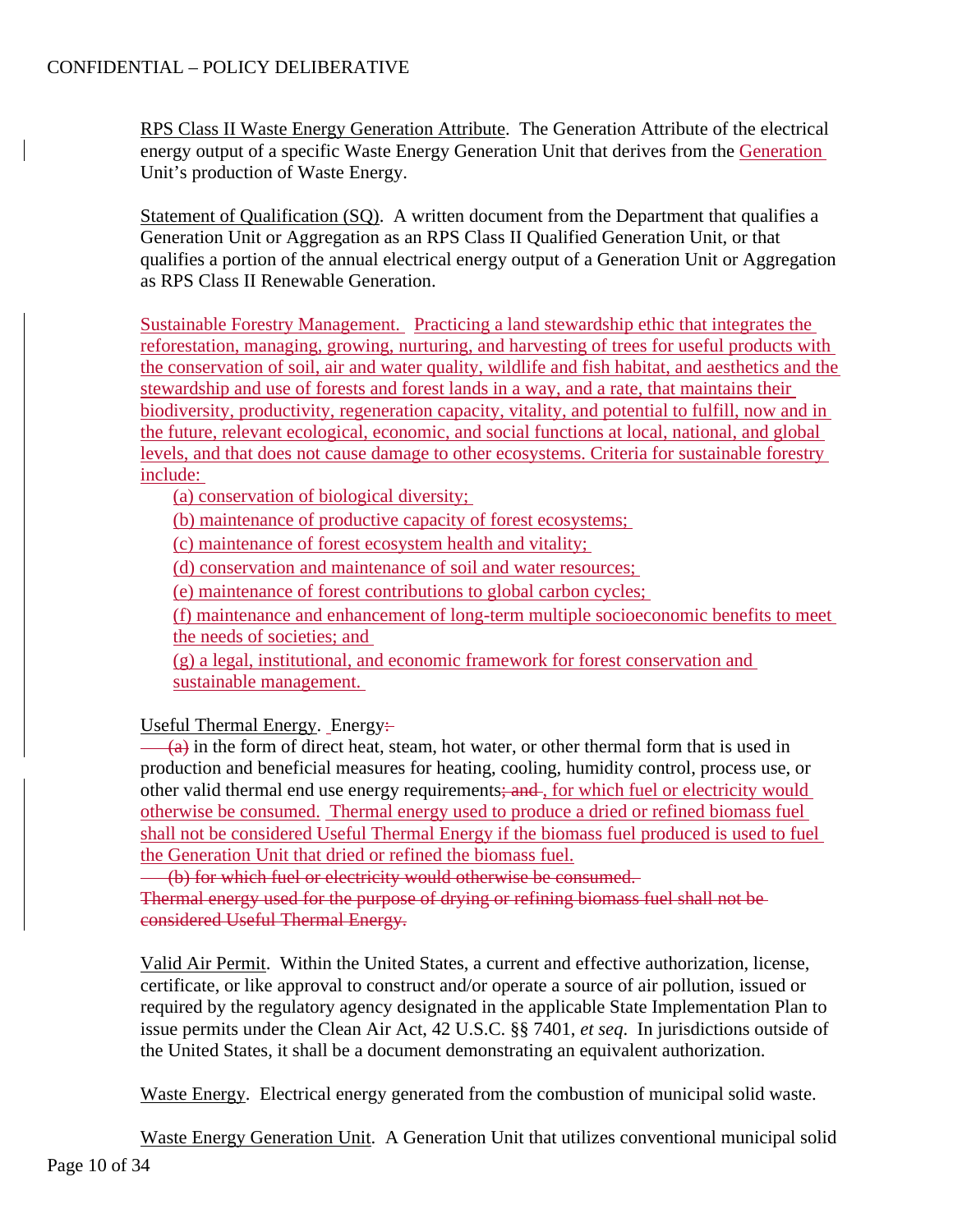waste plant technology in commercial use to generate Waste Energy.

### 15.03: Administration

225 CMR 15.00 shall be administered by the Department.

#### 15.04: Applicability

225 CMR 15.00 applies to Retail Electricity Suppliers and to the Owners or Operators of RPS Class II Generation Units.

## 15.05: Eligibility Criteria for RPS Class II Generation Units

(1) Eligibility Criteria. A Generation Unit may qualify as an RPS Class II Generation Unit subject to the limitations in 225 CMR 15.05.

(a) Fuels, Energy Resources and Technologies. The Generation Unit shall use one or more of the fuels, energy resources and/or technologies listed in 225 CMR 15.05(1)(a)1 through 10.

- 1. Solar photovoltaic or solar thermal electric energy.
- 2. Wind energy.
- 3. Ocean thermal, wave or tidal energy.
- 4. Fuel cells using an Eligible RPS Class II Renewable Fuel.

5. Landfill methane gas, provided that such gas is collected and conveyed directly to the Generation Unit without use of facilities used as common carriers of natural gas.

6. Hydroelectric. A Generation Unit that uses Hydroelectric Energy may qualify as an RPS Class II Generation Unit, subject to the limitations in 225 CMR 15.05(1)(a)6.

a. The Generation Unit has a nameplate capacity up to 7.5 megawatts.

b. The Generation Unit does not involve any dam or water diversion structure constructed after December 31, 1997, or pumped storage of water.

c. The Generation Unit does not generate Marine or Hydrokinetic Energy.

d. The Generation Unit meets appropriate and site-specific standards that address adequate and healthy river flows, water quality standards, fish passage and protection measures and mitigation and enhancement opportunities in the impacted watershedImpacted Watershed, as determined by the Department in consultation with Relevant Hydroelectric Agencies. The Generation Unit shall demonstrate compliance with such standards by submitting the documentation required in either 225 CMR 15.05(1)(a)6.d.i or ii.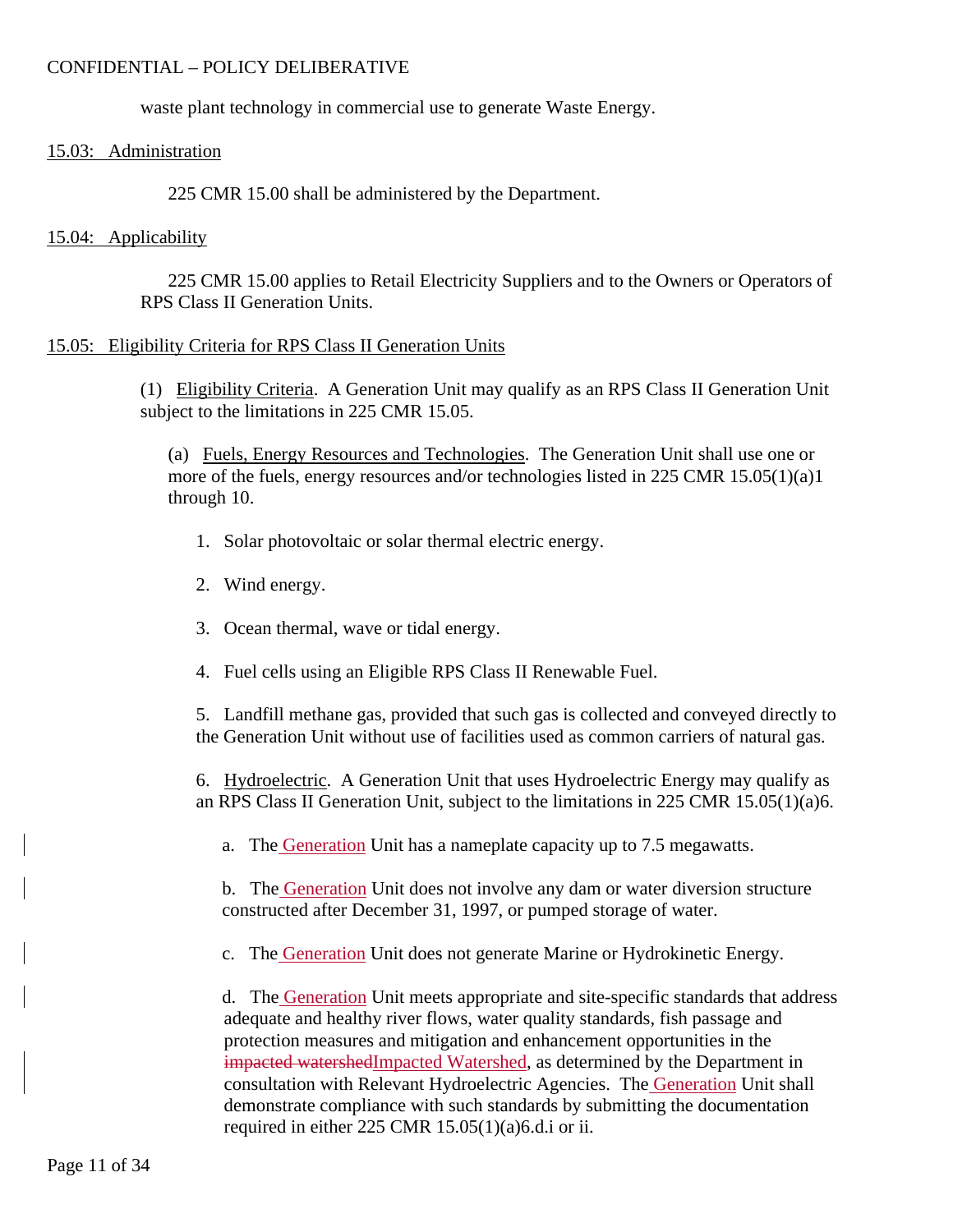i. LIHI Certification of the Generation Unit; except that in either of the two circumstances provided in 225 CMR 15.05(1)(a)6.d.i, the Department may request further information from the applicant and the Relevant Hydroelectric Agencies as part of its review of the applicant's Statement of Qualification Application. The Department shall notify the applicant of any such input from a Relevant Hydroelectric Agency not later than 30 days after receiving such input and shall provide the applicant an opportunity to respond to the Department not later than 30 days after the applicant's receipt of such notice from the Department.

(i) If a Relevant Hydroelectric Agency identified an environmental concern and a proposed remedy to LIHI during the LIHI certification process, and such concern was not addressed in the LIHI certification to the satisfaction of the Agency, and the Agency consulted with the Owner or Operator of the Generation Unit; or

(ii) If, between issuance of the LIHI certification and the Department's determination of the Generation Unit's eligibility, a Relevant Hydroelectric Agency submits to the Department evidence of a significant environmental problem not previously known by such Agency, after consulting with the Owner or Operator of the Generation Unit.

ii. A denial of certification from LIHI specifying the reasons the certification was denied and the applicant's proposed rationale for why the project should nevertheless receive a Statement of Qualification. In this instance, the Department shall notify and seek input from the Relevant Hydroelectric Agencies, which shall have 30 days from the date of their receipt of such notification to provide feedback to the Department. The Owner or Operator of the Generation Unit shall be notified of any such input and shall have 30 days from receipt of such notice to respond to the satisfaction of the Department as to why its Statement of Qualification Application should be approved. The Department thereafter shall make finding of whether the Generation Unit meets appropriate environmental safeguards despite the lack of LIHI certification.

e. The Owner or Operator of the Generation Unit must serve notice to all Relevant Hydroelectric Agencies of its application for LIHI certification. The Owner or Operator of the Generation Unit also must serve notice to all Relevant Hydroelectric Agencies, and provide opportunity for comment within 30 days of such notice, with regard to its submission of a Statement of Qualification Application and must provide notice. Notice of such service must be provided to the Department.

f. If LIHI fails to act to certify or deny certification within 180 days from the date of submission of the Generation Unit's application to LIHI, the Owner or Operator shall file notice of such event with the Department. The Department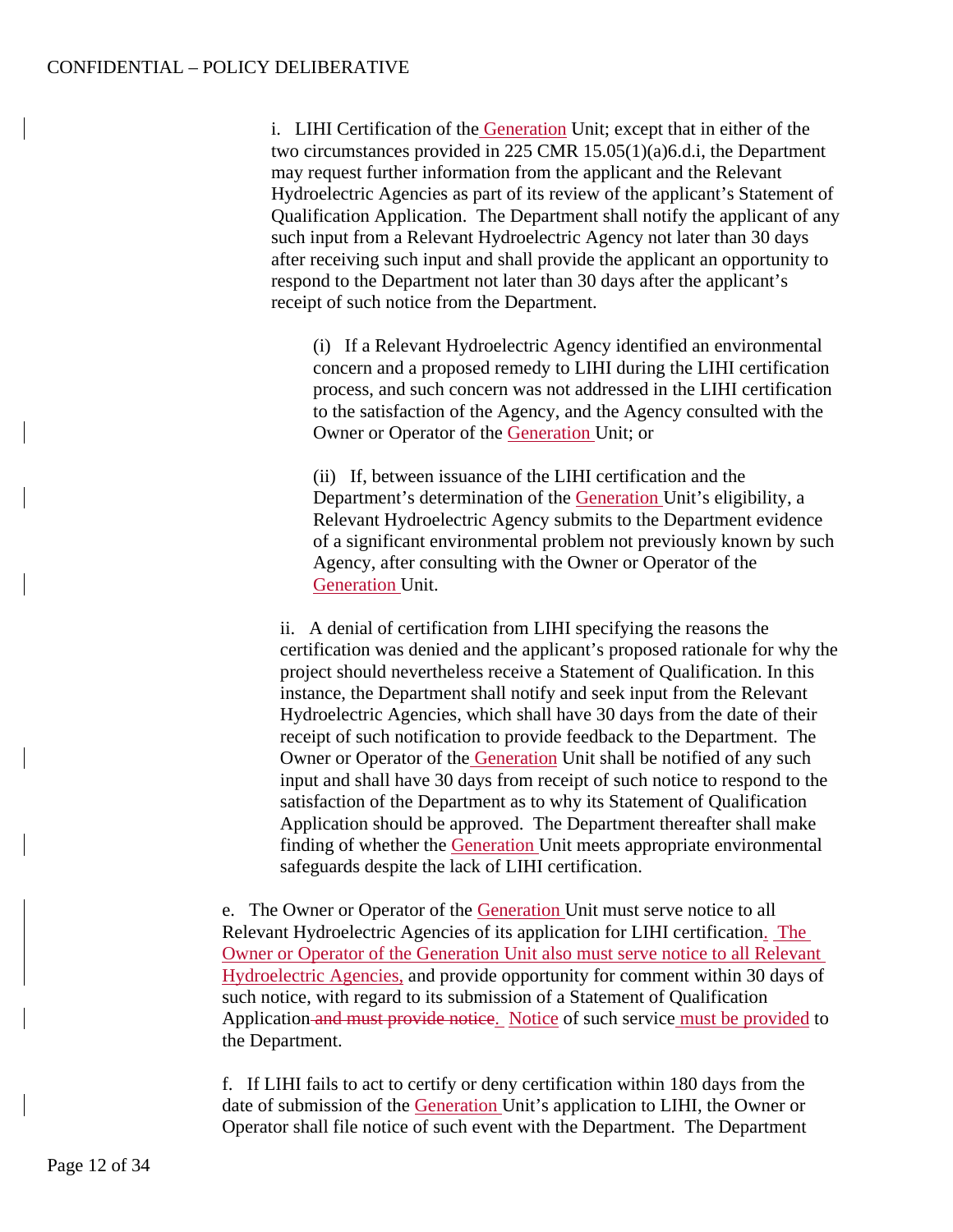shall review the federal, state or provincial permits for the Generation Unit and any submissions to LIHI by Relevant Hydroelectric Agencies, and shall make a final determination as to whether the Generation Unit meets environmental standards specified in 225 CMR 15.05(1)(a)6.d.

g. If LIHI is unable to review for certification a Generation Unit that is located in a Control Area adjacent to the ISO-NE Control Area and outside the United States of America, the Owner or Operator of such Generation Unit may petition the Department for certification using the LIHI standards by an independent third party acceptable to the Department.

7. Waste to Energy. A Generation Unit that uses Waste Energy may qualify as an RPS Class II Generation Unit subject to the following limitations:

a. Has received approval from the MassDEP of the Unit's participation in or operation of an authorized recycling program;

b. Maintains participation in or operation of such recycling program and confirms this maintenance by submitting an annual report to the Department and MassDEP of its compliance;

c. Complies with the applicable requirements of 310 CMR 7.08(2): *Municipal Waste Combustors*;

d. Complies with the applicable requirements of 310 CMR 19.000: *Solid Waste Management*.

8. Low-emission, biomass power conversion technologies using an Eligible Biomass Fuel. A Generation Unit may qualify as an RPS Class II Generation Unit, provided it uses an Eligible Biomass Fuel, subject to the limitations in 225 CMR 15.05(1)(a)8.

a. A Generation Unit utilizing an Eligible Biomass Fuel, that is required to obtain an air permit in its jurisdiction, must possess a Valid Air Permit.

b. The Department shall set forth in Guidelines low-emission eligibility criteria which will become effective on their date of issuance. Any emission eligibility criteria in subsequently revised regulations or Guidelines shall become effective 2412 months from their date of issuance.

b. A Generation Unit must demonstrate to the satisfaction of the Departmentutilizing an Eligible Biomass Fuel that its emissions are consistent withis not a solid fuel, such as Eligible Liquid Biofuel, or does not use a steam boiler, shall follow the low-emission eligibility criteria set forthprocess described in the Guidelines that are applicableDepartments' *Guideline on Eligible Biomass Fuel for* the date on which the Department receives the Unit's Statement of Qualification Application.

c. *Renewable Generation Units*. In the case of a Generation Unit for whose size, type, or fuel the Department's Guidelines do not provide applicable emission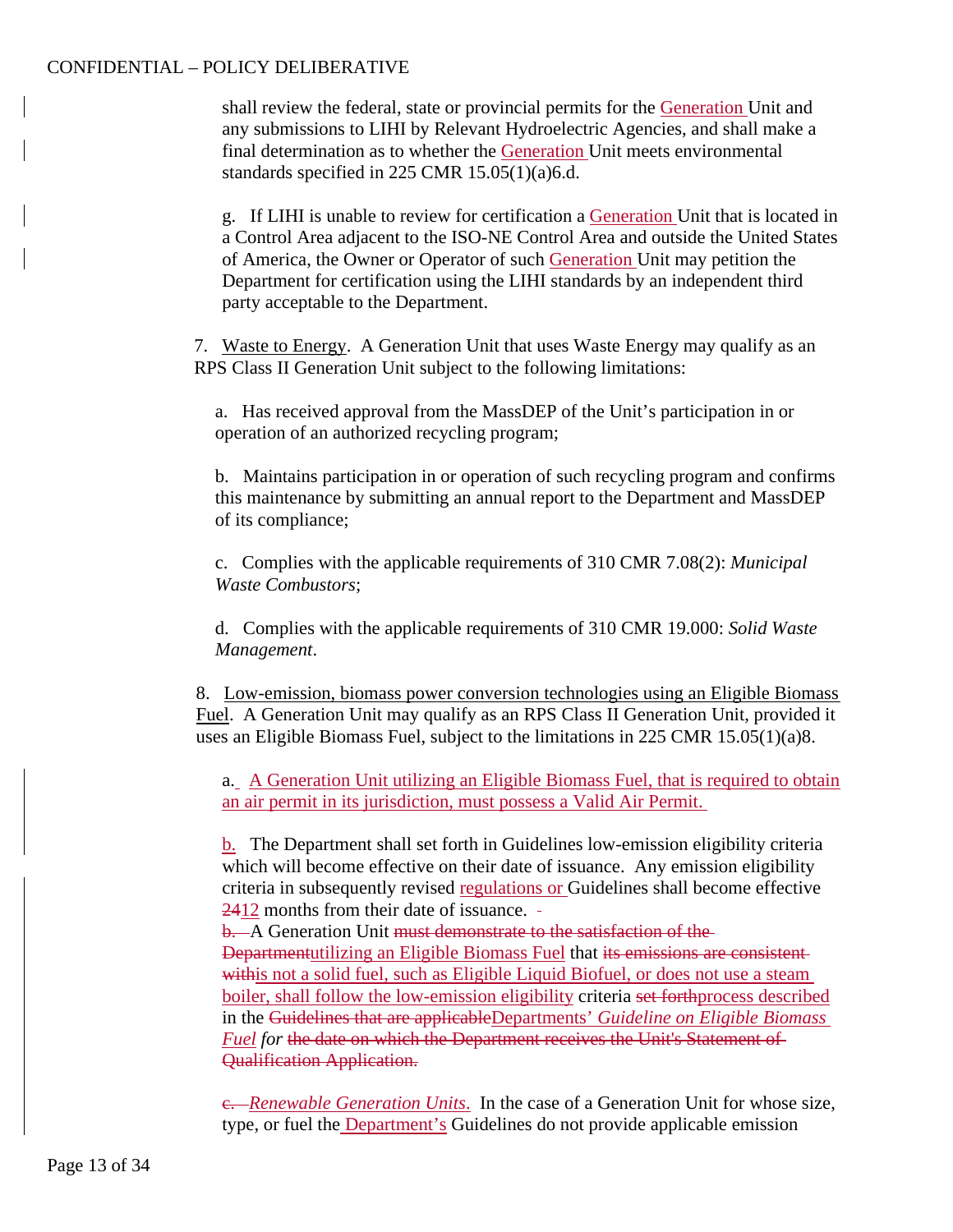limits, the Department will determine appropriate limits in consultation with the MassDEP.

c. A Generation Unit that usesutilizing an Eligible Biomass Woody Fuel, Co-Mingled Biomass Woody Fuel, or a Manufactured Biomass Fuel, must provide to the Department as part that has 5% or more of their Statement of Qualification-Application the following items:

- ii. Aits fuel supply plan indicating the anticipated fuel types, sources, and amounts. The Unit shall provide a report of the anticipated fuel supply for that Compliance Year no later than January 1 of each year on an annual basis.
- iii. A design and operational plan that demonstrates that the Unit will sourced from Forest Derived Residues, Forest Derived Thinnings and Forest Salvage must achieve an Overall Efficiency, as calculated in 225 CMR 15.05(5)(c)2. through-4., overall efficiency of at least 5060% on a quarterly basis.

An analysis of net Lifecycle A Generation Unit utilizing an Eligible Biomass Woody Fuel or Manufactured Biomass Fuel that has over 95% or more of its fuel sourced from Non-Forest Derived Residues on a quarterly basis shall have no applicable overall efficiency requirement. The procedure for calculating whether the Generation Unit meets the 60% overall efficiency requirement can be found in the Department's *Guideline on Overall Efficiency and Greenhouse Gas*  Emissions, that demonstrates, to the satisfaction of the Department, that such emissions, over a 20 year life cycle, yield at least a 50% reduction of greenhouse gas emissions relative to the Lifecycle Greenhouse Gas Emissions from the aggregate use of *Analysis.*

d. A Generation Unit utilizing an Eligible Biogas Fuel, Eligible Biomass Woody Fuel, Eligible Liquid Biofuel or Manufactured Biomass Fuel shall reduce lifecycle greenhouse gas emissions, over a 20-year lifecycle, by at least 50% compared to the operation of a new combined cycle natural gas electric generating facility using the most efficient commercially available technology as of the date of the Statement of Qualification Application for the portion of electricity delivered by the Generation Unit and, if applicable, the operation of the fossil fuel fired thermal energy unit being displaced, or in the case of new Useful Thermal Energy, a gasfired thermal energy unit using the most efficient commercially available technology as of the date of Statement of Qualification Application for the portion of the Useful Thermal Energy delivered by the Generation Unit. The Department shall provideprocedure for calculating whether a Generation Unit meets the 50% reduction can be found in the Department's *Guideline on Overall Efficiency and Greenhouse Gas Analysis* Guideline as part of the Statement of Qualification Application a standard analytical methodology to meet this requirement, including a full accounting of greenhouse gas emissions associated with any fuel processing.

i. A Generation Unit that does not achieve a lifecycle greenhouse gas emissions reduction of at least 50% over a 20-year lifecycle in a particular calendar quarter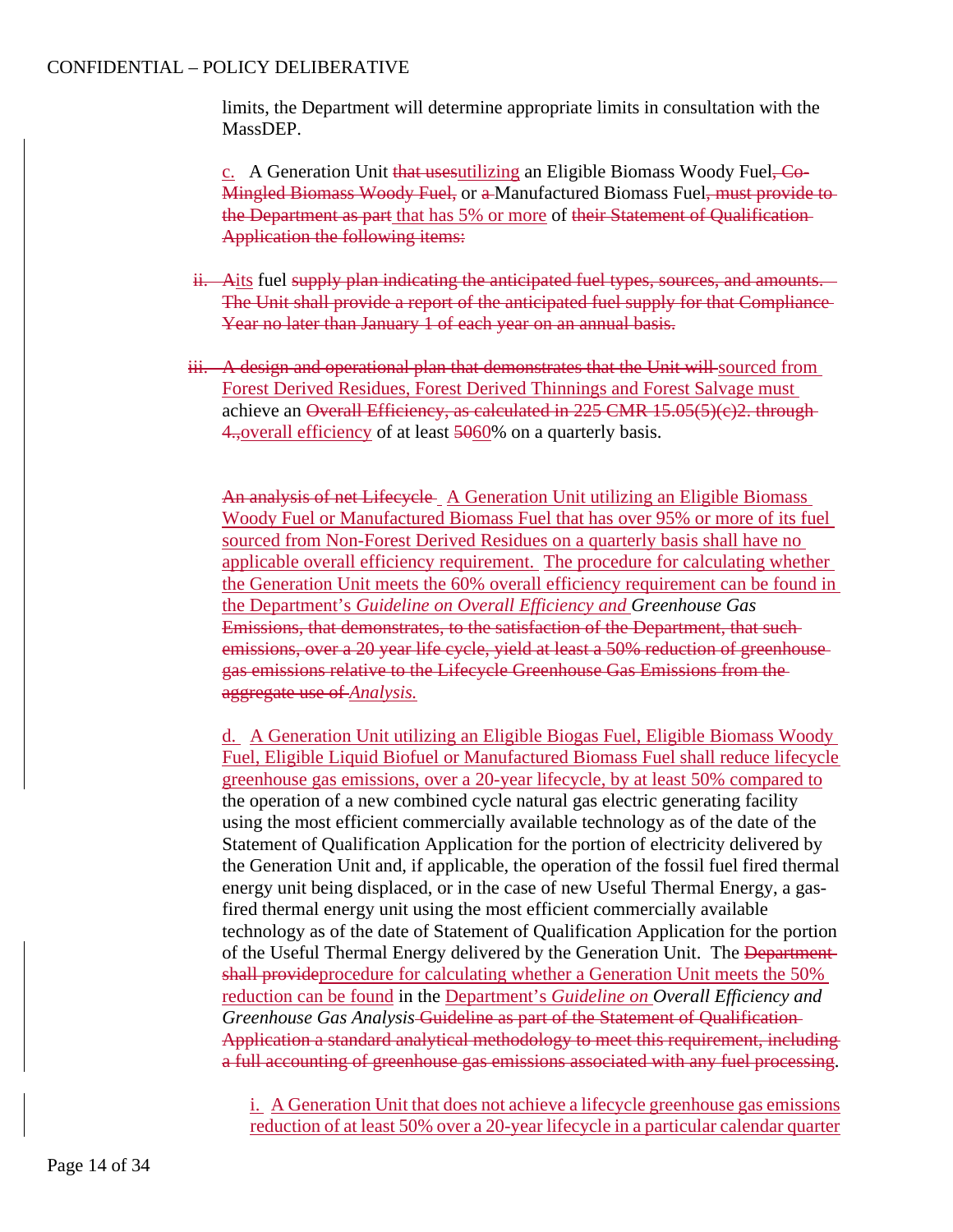of the Compliance Year, pursuant to  $225$  CMR  $15.05(1)(a)8.d.,$  shall not be eligible to report RPS Class II Renewable Generation Attributes to the NEPOOL GIS for that calendar quarter.

e. In the case of a Generation Unit that uses anaerobic digester gas or another biogas that is an Eligible BiomassBiogas Fuel, such gasthe Eligible Biogas Fuel may be either 1. Conveyed conveyed directly to the Generation Unit without the use of facilities used as common carriers of natural gas, or 2. Transportedtransported to a Generation Unit within the ISO-NE Control Area or an adjacent Control Area via a common carrier of natural gas, in which instance the gas would be subject to the following provisions:

i. the gas is produced entirely within the ISO-NE Control Area or an adjacent Control Area; and

ii. documentation is provided, satisfactory to the Department, regarding the gas transportation and related contracts; and

iii. demonstration is provided, satisfactory to the Department, that the gas can be physically delivered to the Generation Unit.

9. Marine or Hydrokinetic Energy.

10. Geothermal Energy.

(b) Commercial Operation Date. The Commercial Operation Date shall be on or before December 31, 1997.

(c) Metering. The electrical energy output from a Generation Unit shall be verified by the ISO-NE or by an independent verification system or person participating in the NEPOOL GIS accounting system as an independent Third Party Meter Reader, as defined in Rule 2.5(j) of the NEPOOL GIS Operating Rules, or any successor rule, and approved by the Department.

(d) Location. The Generation Unit location is subject to the following limitations:

1. Off-grid Generation. If the Generation Unit produces Off-grid Generation, such Generation Unit must be located in Massachusetts.

2. Behind-the-meter Generation. If the Generation Unit is wired to the electrical system on the End-use Customer's side of a retail electric meter, such Generation Unit must be located inside the ISO-NE Control Area and have a nameplate capacity of 25 megawatts or less.

(e) Capacity Obligation. The Generation Unit's generating capacity is subject to the following obligations: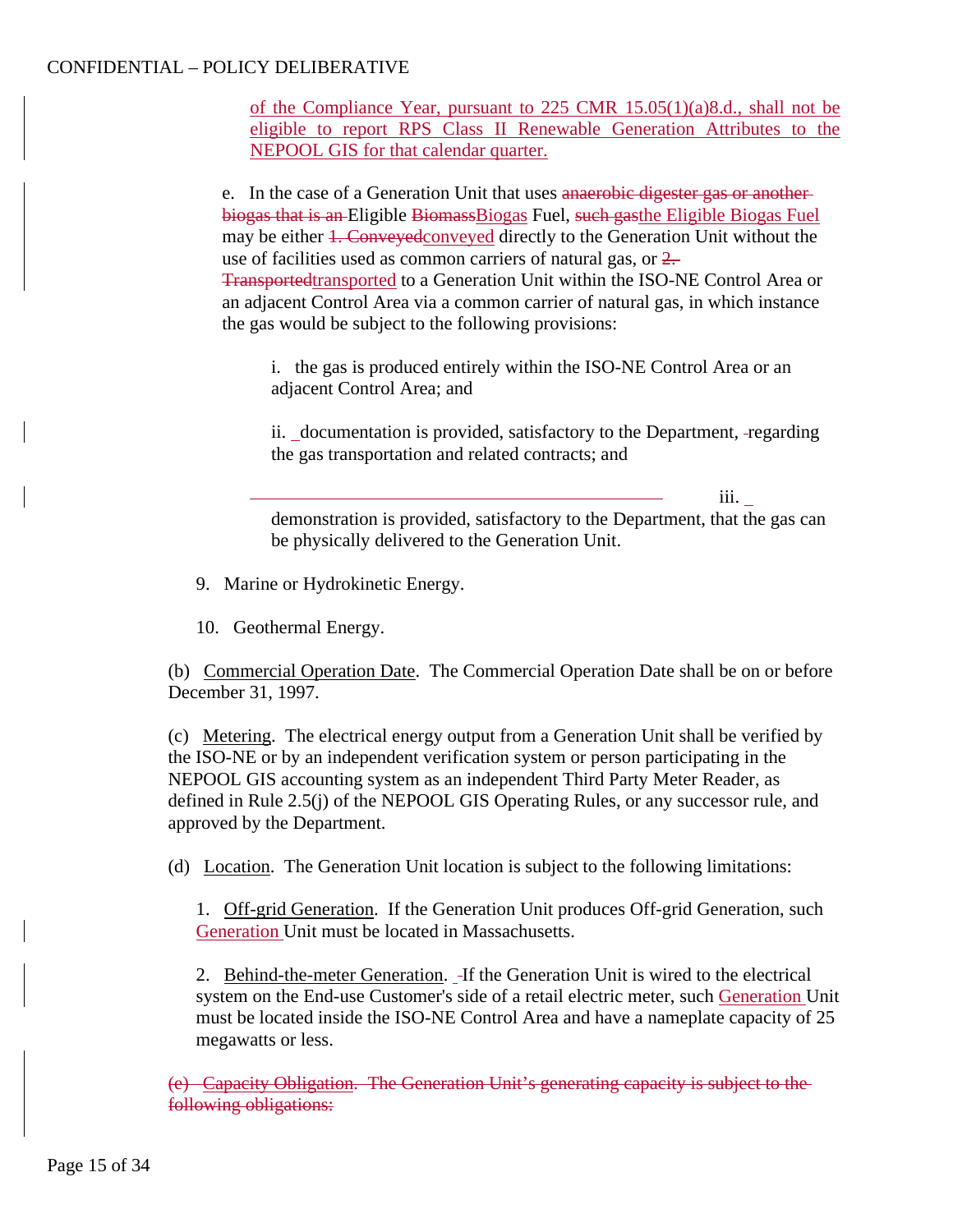1. The amount of the generation capacity of the Generation Unit whose electrical energy output is claimed as RPS Class II Renewable Generation shall not be committed to any Control Area other than the ISO-NE Control Area unless such Generation Unit has entered into a Capacity Obligation in another Control Area before the start of the first available compliance year for the ISO-NE Forward Capacity Market, in which case this subsection shall apply upon the expiration of that Capacity Obligation. However, if the Generation Unit executed a contract for the sale of RPS Class II Renewable Generation Attributes or RPS Class II Renewable Generation, or both, before January 1, 2009, for a term of at least two years, the contract price of which relied on the receipt of capacity payments from a control area adjacent to the ISO-NE Control Area, and the Generation Unit can demonstrate such reliance to the satisfaction of the Department, this requirement shall not take effect for that Generation Unit until the expiration of that contract.

2. The Owner or Operator of a Generation Unit that is not an Intermittent Generation Unit shall commit to the ISO-NE Control Area the amount of the capacity of that Unit claimed as RPS Class II Renewable Generation by submitting by the applicable deadline a show of intent for the ISO-NE Forward Capacity Auction that is the earliest available for the Unit after the Owner or Operator has submitted a Statement of Qualification Application.

3. An RPS Class II Renewable Generation Unit that was deemed unqualified by the ISO-NE for participation in the ISO-NE Forward Capacity Market for technical reasons may commit capacity to another control area and may receive GIS Certificates for the energy sold into ISO-NE Control Area, subject to a determination by the Department.

(2) Co-Firing and Blended Fuel Waiver. All or a portion of the electrical energy output of a Generation Unit that uses ineligible fuel in conjunction with an Eligible RPS Class II Renewable Fuel, whether by co-firing such fuels or by using a Blended Fuel, may qualify as RPS Class II Renewable Generation provided the Generation Unit meets the eligibility requirements of 225 CMR 15.05, subject to the limitations in 225 CMR 15.05(2).

(a) The portion of the total electrical energy output that qualifies as RPS Class II Renewable Generation in a given time period shall be equal to the ratio of the net heat content of the Eligible RPS Class II Renewable Fuel consumed to the net heat content of all fuel consumed in that time period.

(b) If using a Co-Mingled Biomass Woody Fuel, such fuel shall be considered an ineligible fuel unless such fuel is accompanied by Biomass Fuel Certificates as provided in 225 CMR  $15.05(5)(a)(2)b$ .

 $\left(\frac{e(b)}{b}\right)$  If using a Blended Fuel of which the eligible portion is an Eligible Biomass Fuel or if co-firing an ineligible fuel with an Eligible Biomass Fuel, the entire Generation Unit must meet the requirements of an advanced biomass Power Conversion Technology as set forth in 225 CMR 15.05(1)(a)8.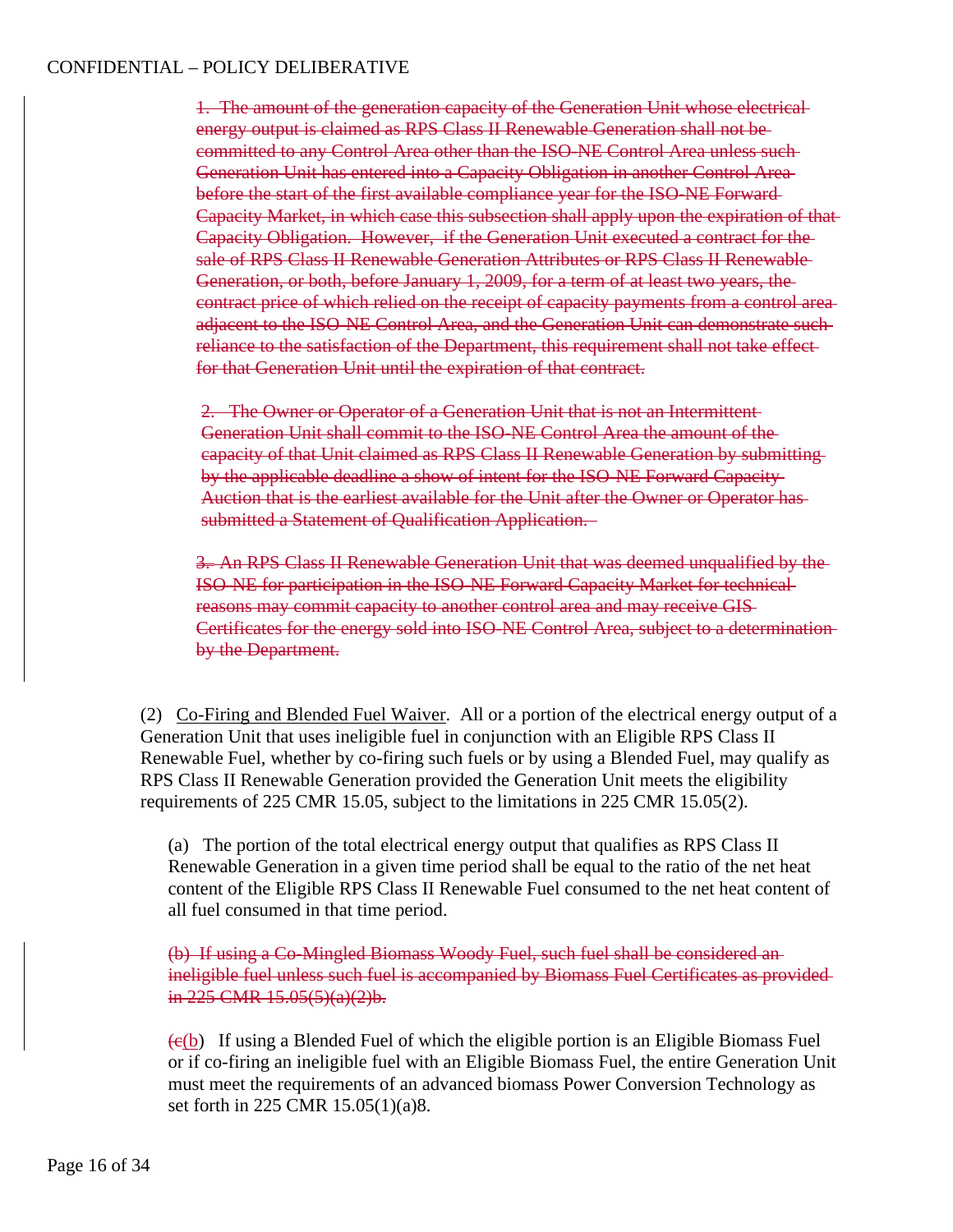(dc) If using an Eligible Biomass Fuel, the Generation Unit must demonstrate to the satisfaction of the Department that the emission rates for the entire Generation Unit are consistent with rates prescribed by the MassDEP for comparably fueled Generation Units in the Commonwealth. The Department may require the Generation Unit Owner or Operator to retain at its own expense a third-party consultant deemed satisfactory to the Department, to provide the Department and the MassDEP with assistance in this determination.

(ed) The Generation Unit must provide with its Statement of Qualification Application a fuel supply plan that specifies each and every fuel that it intends to use, in what relative proportions either in co-firing or in a Blended Fuel, and with what individual input heat values. Such plan shall include the procedures by which the Unit will document to the satisfaction of the Department its compliance with the plan.

(fe) The provisions of 225 CMR 15.05(2) shall not apply to the incidental use of ineligible fuels for the purpose of cold starting a Generation Unit that otherwise exclusively uses an Eligible RPS Class II Renewable Fuel.

(3) Special Provisions for a Generation Unit Located in a Control Area Adjacent to the ISO-NE Control Area. The portion of the total electrical energy output of an RPS Class II Generation Unit located in a Control Area adjacent to the ISO-NE Control Area that qualifies as RPS Class II Renewable Generation shall meet the requirements in Rule 2.7(c) and all other relevant sections of the NEPOOL GIS Operating Rules or any successor rule, and the following requirements:

(a) The Generation Unit Owner or Operator shall provide documentation, satisfactory to the Department, of a contract or other legally enforceable obligation(s) ("Legal-Obligation") that is executed between the Generation Unit Owner or Operator and an electrical energy purchaser located in the ISO-NE Control Area for delivery of the Unit's electrical energy to the ISO-NE Control Area. Such documentation shall include provisions for obtaining associated transmission rights for delivery of the Unit's electrical energy from the Unit to the ISO-NE Control Area. The Generation Unit Owner or Operator shall pay for evaluation and verification of the provisions of such documentation by an independent party that is engaged or approved by the Department.

(b) The Generation Unit Owner or Operator shall provide documentation, satisfactory to the Department, that:

1. the electrical energy delivered pursuant to the Legal Obligation was settled in the ISO-NE Settlement Market System;

2. the Generation Unit produced, during each hour of the applicable month, the amount of MWhs claimed, as verified by the NEPOOL GIS administrator; if the originating Control Area employs a Generation Information System that is comparable to the NEPOOL GIS, information from that system may be used to support such documentation;

3. the electrical energy delivered under the Legal Obligation received a NERC Tag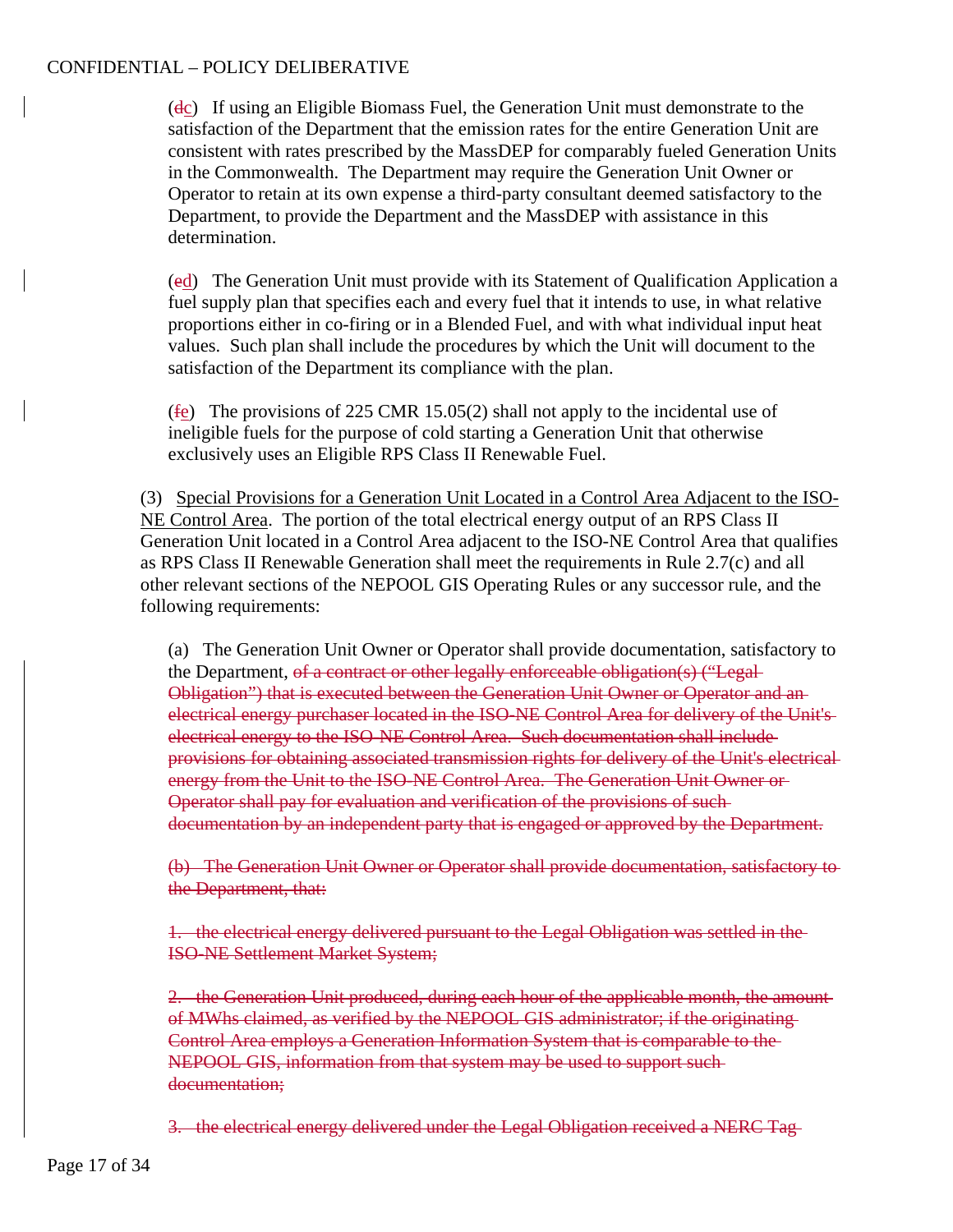#### confirming transmission from the adjacent Control Area to the ISO-NE Control Area; and

4. that the RPS Class II Renewable Generation Attributes or RPS Class II Waste Energy Generation Attributes have not otherwise been, nor will be, sold, retired, claimed, used or represented as part of electrical energy output or sales, or used to satisfy obligations in jurisdictions other than Massachusetts.

(cb) The Generation Unit Owner or Operator must provide an attestation in a form to be provided by the Department that it will not itself or through any affiliate or other contracted party, engage in the process of importing RPS Class II Renewable Generation into the ISO-NE Control Area for the creation of RPS Class II Renewable GIS Certificates, and then exporting that energy or a similar quantity of other energy out of the ISO-NE Control Area during the same hour.

(dc) The quantity of electrical energy output from an RPS Class II Generation Unit outside the ISO-NE Control Area that can qualify as RPS Class II Renewable Generation at the NEPOOL GIS during each hour is limited to the lesser of the RPS Class II Renewable Generation actually produced by the Unit or the RPS Class II Renewable Generation actually scheduled and delivered into the ISO-NE Control Area.

(4) Special Provisions for Aggregations. An Aggregation of Generation Units that are located behind the customer meter or that are Off-grid Generation Units, each of which could independently meet the relevant requirements of 225 CMR 15.05, may receive a single Statement of Qualification and be treated as a single RPS Class II Renewable Generation Unit under the following criteria and procedures:

(a) Each Generation Unit in such Aggregation must use the same fuel, energy resource and technology as all other Generation Units in the Aggregation.

(b) Each of the Owners or Operators of Generation Units within the Aggregation must enter into an agreement with a person or entity that serves as the Authorized Agent for the Aggregation in all dealings with the Department and with the NEPOOL GIS, and such agreement must include procedures by which the electrical energy output of each Generation Unit shall be monitored and reported to the NEPOOL GIS.

(c) The Authorized Agent of the Aggregation must establish and maintain a Generator account at the NEPOOL GIS under the NEPOOL GIS Operating Rules, including all provisions for Non-NEPOOL Generator Representatives, as that term is defined in Rule  $2.1(a)(vi)$  of those Rules, or any successor rules.

(d) The electrical energy output of each of the Generation Units in the Aggregation must be individually monitored and recorded, and it must be reported to the NEPOOL GIS as part of an aggregated total for the Aggregation, by an independent Third Party Meter Reader, as defined in Rule 2.5(j) of the NEPOOL GIS Operating Rules, or any successor rule, and approved by the Department.

(5) Special Provisions for Generation Units Using Eligible Biomass Woody Fuels, Co-Mingled Biomass Woody Fuels, or Manufactured Biomass Fuels.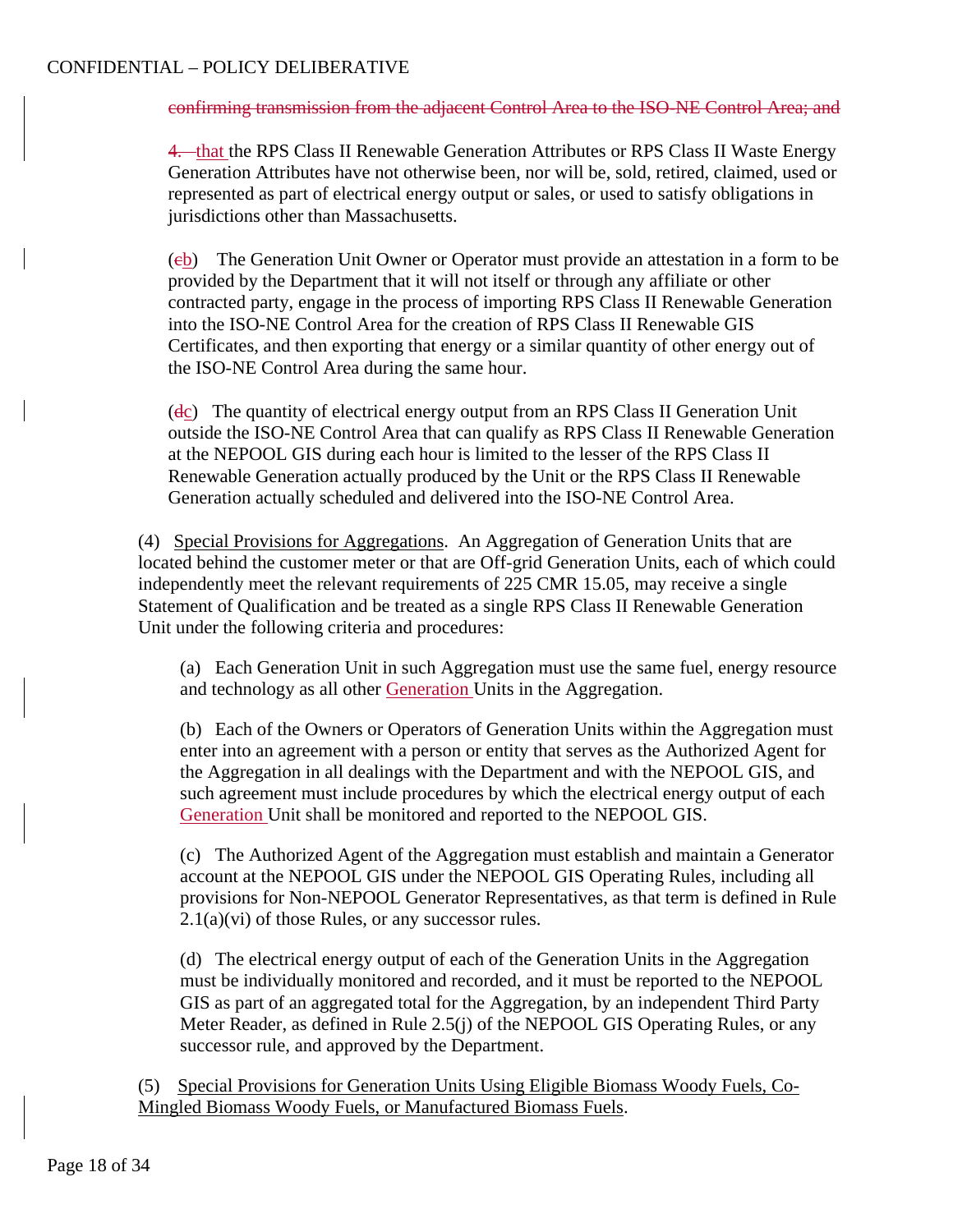(a) Eligible Biomass Woody Fuel or Manufactured Biomass Fuel Certification, Verification, and Enforcement. An Owner, Operator, or Authorized Agent of a Generation Unit that uses an Eligible Biomass Woody Fuel or a Manufactured Biomass Fuel must meet the following provisions:

Over each (a) Sustainable Forest Management. Forest Derived Residues and Thinnings shall only be sourced from forests meeting Sustainable Forestry Management practices, as independently verified through the attestation of a licensed forester, certified forester or independent certification.

(b) Overall Efficiency. A Generation Unit utilizing Eligible Biomass Woody Fuel or Manufactured Biomass Fuel that does not comply with the overall efficiency requirements in 225 CMR 15.05(1)(a)8.c. shall be subject the following:

1. A Generation Unit utilizing Eligible Biomass Woody Fuel or Manufactured Biomass Fuel that has 5% or more of its fuel sourced from Forest Derived Residues, Forest Derived Thinnings and Forest Salvage and does not achieve an overall efficiency of at least 60% in a particular calendar quarter of the Compliance Year, pursuant to 225 CMR 15.05(1)(a)8.c., shall not be eligible to report RPS Class II Renewable Generation Attributes to the NEPOOL GIS for that calendar quarter.

2. A Generation Unit utilizing Eligible Biomass Woody Fuel or Manufactured Biomass Fuel that has more than 95% of its fuel sourced from Non-Forest Derived Residues in a particular calendar quarter of the Compliance Year, shall only be eligible to receive RPS Class II Renewable Generation Attributes at NEPOOL GIS in a proportion equal to the percentage of fuel sourced from Non-Forest Derived Residues for that calendar quarter.

(c) Reporting Requirements for Generation Units using Eligible Biomass Woody Fuel or Manufactured Biomass Fuel. An Owner, Operator, or Authorized Agent of a Generation Unit using Eligible Biomass Woody Fuel or Manufactured Biomass Fuel shall provide to the Department on a quarterly basis the Biomass Fuel Report as prescribed in the Department's *Guideline on Eligible Biomass Fuel for Renewable Generation Units*.

(d) Verification of Eligible Biomass Woody Fuel. In order to verify the use of Eligible Biomass Woody Fuel, an RPS Class I Renewable Generation Unit utilizing Eligible Biomass Woody Fuel shall report the following to the Department on a quarterly basis in a manner outlined in the Department's *Guideline on Eligible Biomass Fuel for Renewable Generation Units*:

1. Supplier of the fuel;

2. Amount of fuel delivered; and

3. the Date of delivery.

(e) Biomass Fuel Certificate. The tonnage of all Eligible Biomass Woody Fuel input to the Generation Unit or Manufactured Biomass Fuel reported in the Quarterly Biomass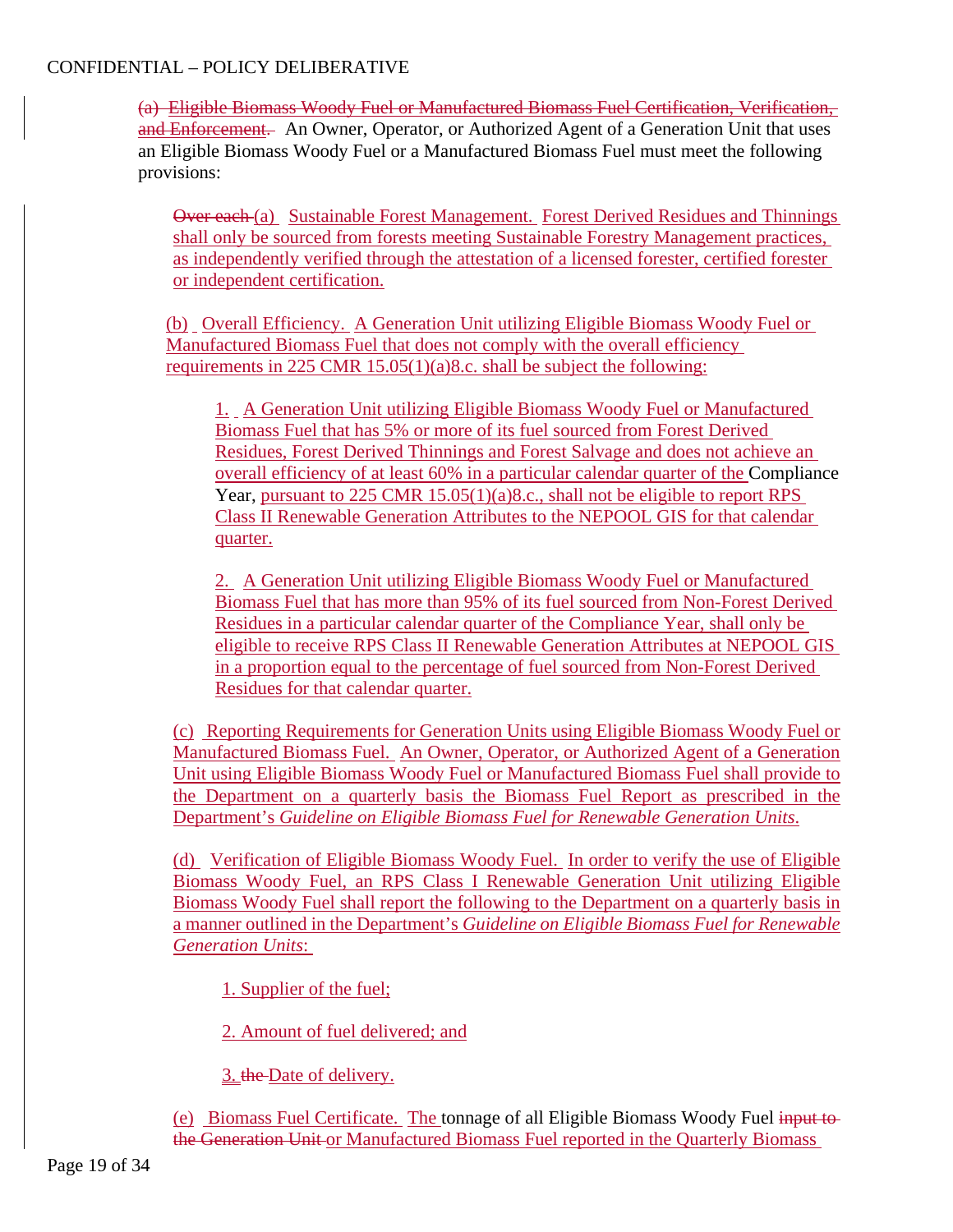Fuel Report shall be documented by the Owner or Operator in a Biomass Unit Annual Compliance Report provided in 225 CMR 15.05(5)(d). The documentation shall demonstrate that the Owner or Operator of the Generation Unit has obtained a quantity of ownership of the Biomass Fuel Certificates representing an equal or . The tonnage input for Eligible Biomass Fuel noted on the Biomass Fuel Certificate shall equal or be greater quantity than the tonnage of Eligible Biomass Woody Fuel inconsumed at the ReportGeneration Unit. For Manufactured Biomass Fuel, the Biomass Fuel Certificates shall be for the required tonnage of Eligible Biomass Woody Fuel necessary for the production of the delivered volume of Manufactured Biomass Fuel delivered to. The Biomass Fuel Certificates shall be originated, procured, and transacted in accordance with the unit. *Guideline on Eligible Biomass Fuel for Renewable Generation Units*.

- 1. Biomass Fuel Certificates shall be originated, procured, and transacted in accordance with the Department's Biomass Eligibility and Certificate Guideline. Certificates shall be valid only in one of the following instances:
	- a. Biomass Fuel Certificates that accompany the shipment of Eligible Biomass Woody Fuel from its original source and: i. is delivered directly to an RPS Class II Renewable Generation Unit; and
		- ii. has not been modified or mixed with other fuels or materials.
	- b. Biomass Fuel Certificates that accompany the shipment of Eligible Biomass Woody Fuel from its original source and which is delivered directly to a retailer of Eligible Biomass Woody Fuel. If the fuel is subsequently co-mingled by the retailer, the Certificate accompanying the co-mingled fuel must represent the original Eligible Biomass Woody Fuel tonnage delivered to the retailer. The newly Co-Mingled Biomass Woody Fuel must then be delivered by the same retailer directly to an RPS Class II Renewable Generation Unit.
	- c. Biomass Fuel Certificates obtained by and transacted between the Owners, Operators, or Authorized Agents of Generation Units that have received Statements of Qualification from the Departmentunder 225 CMR 14.00: *Renewable Energy Portfolio Standard – Class I*, 225 CMR 15.00, or 225 CMR 16.00: *Alternative Energy Portfolio Standard (APS)*.

3. For Forest Derived Residues and Forest Derived Thinnings the Biomass Fuel Certificate shall be issued consistent with the Eligible Forest Biomass Tonnage Report and signed by a Professional Forester.

4. The Eligible Forest Biomass Tonnage Report shall include certification by the Professional Forester of compliance with all eligibility requirements for Eligible Biomass Woody Fuels under 225 CMR 15.00. This may include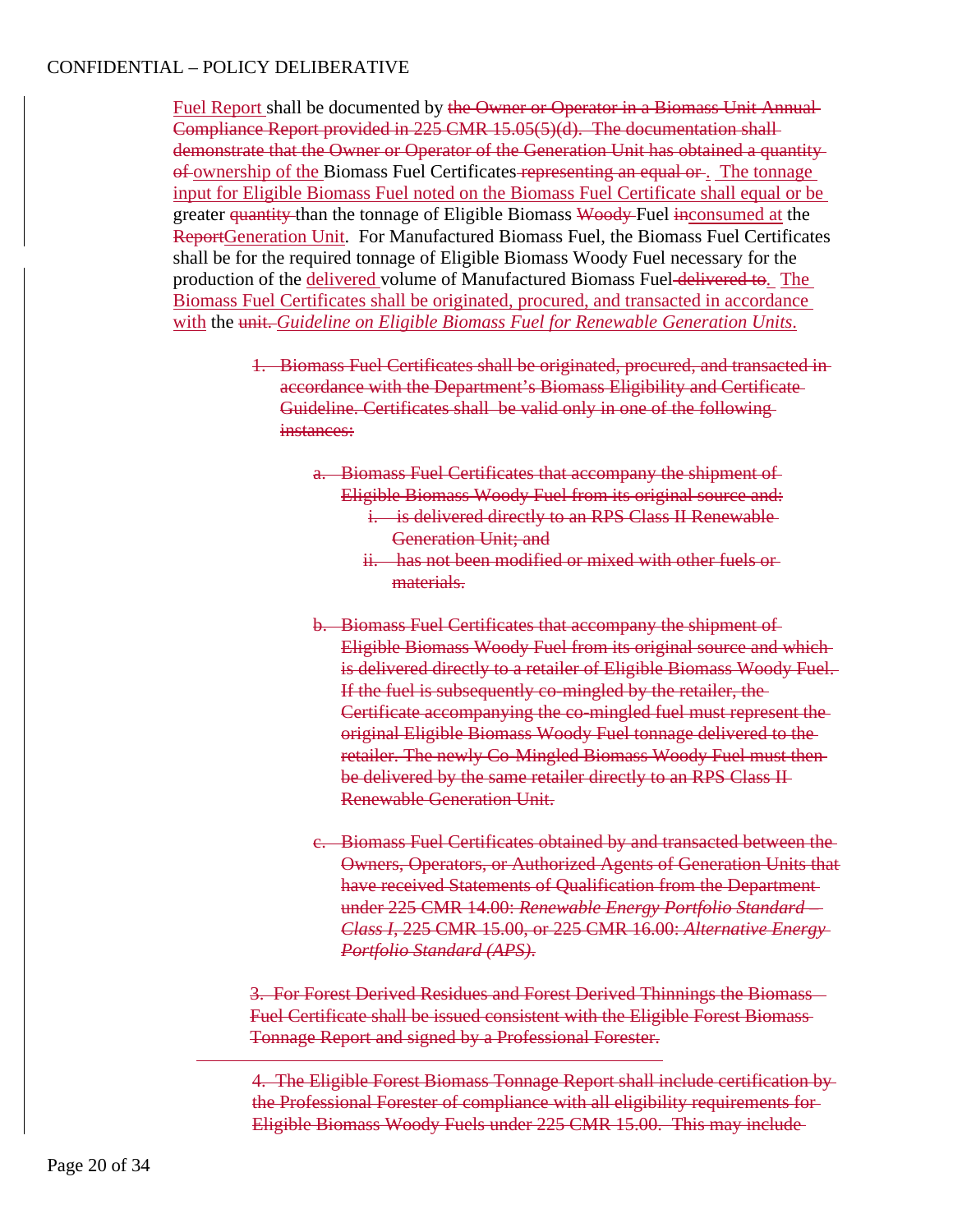evidence that the fuel has been received from land certified by the Forest Stewardship Council (FSC), Sustainable Forest Initiative (SFI), USDA Forest Service; Forest Stewardship Program, or the host state's Current Use Program.

5. For Forest Derived Residues and Forest Derived Thinnings, the Eligible Forest Biomass Tonnage Report shall also include each of the following:

> a. A certification from a Professional Forester that the amount to be removed for Eligible Biomass Woody Fuel is no more than the allowable percent of the total weight of all forest products harvested from a given forest harvest site;

b. A certification from a Professional Forester that the prescribed harvest meets the forest sustainability thresholds provided in the Department's Biomass Eligibility and Certificate *Guideline*;

c. The total tons of *Eligible Biomass* Woody Fuel prescribed for harvesting under the category of Forest Derived Residues; and

> d. The total tons of Eligible Biomass Woody Fuel for harvesting under the category of Forest Derived Thinnings. The total weight of the forest products shall be calculated utilizing weight standards by species provided in the Department's Biomass Eligibility and Certificate Guideline. The allowable percent removal limit shall be determined as prescribed in the Department's Biomass Eligibility and Certificate Guideline to protect soil nutrient retention in varying soil conditions.

6. For Non-Forest Derived Residue fuels, Forest Salvage, and Dedicated Energy Crops, the Biomass Fuel Certificate shall be completed by the fuel supplier and certified by the Owner, Operator, or Authorized Agent duly verifying the fuel supplier, tonnage, source, and that the Non-Forest Derived Residue fuels, Forest Salvage, and Dedicated Energy Crops meet the criteria of an Eligible Biomass Woody Fuel as provided in the Department's Biomass Eligibility and Certificate Guideline.

(b) Verification Provision. The Department or independent third-parties contracted for by the Department, shall conduct document inspections, audits, or site visits under 225 CMR 15.11, as often as the Department determines is necessary to verify compliance with all relevant provisions of 225 CMR 15.00 pertaining to use of an Eligible Biomass Woody Fuel. Verification by the Department shall follow the recommendations of the Advisory Panel and Forest Impact Statement, as established in 225 CMR 14.05(8)(b)1.: *Advisory Panel* and 2.: *Forest Impact Assessment*.

(c) A Generation Unit that uses Eligible Biomass Woody Fuel, Co-mingled Biomass Woody Fuel, or Manufactured Biomass Fuel must report to the Department the following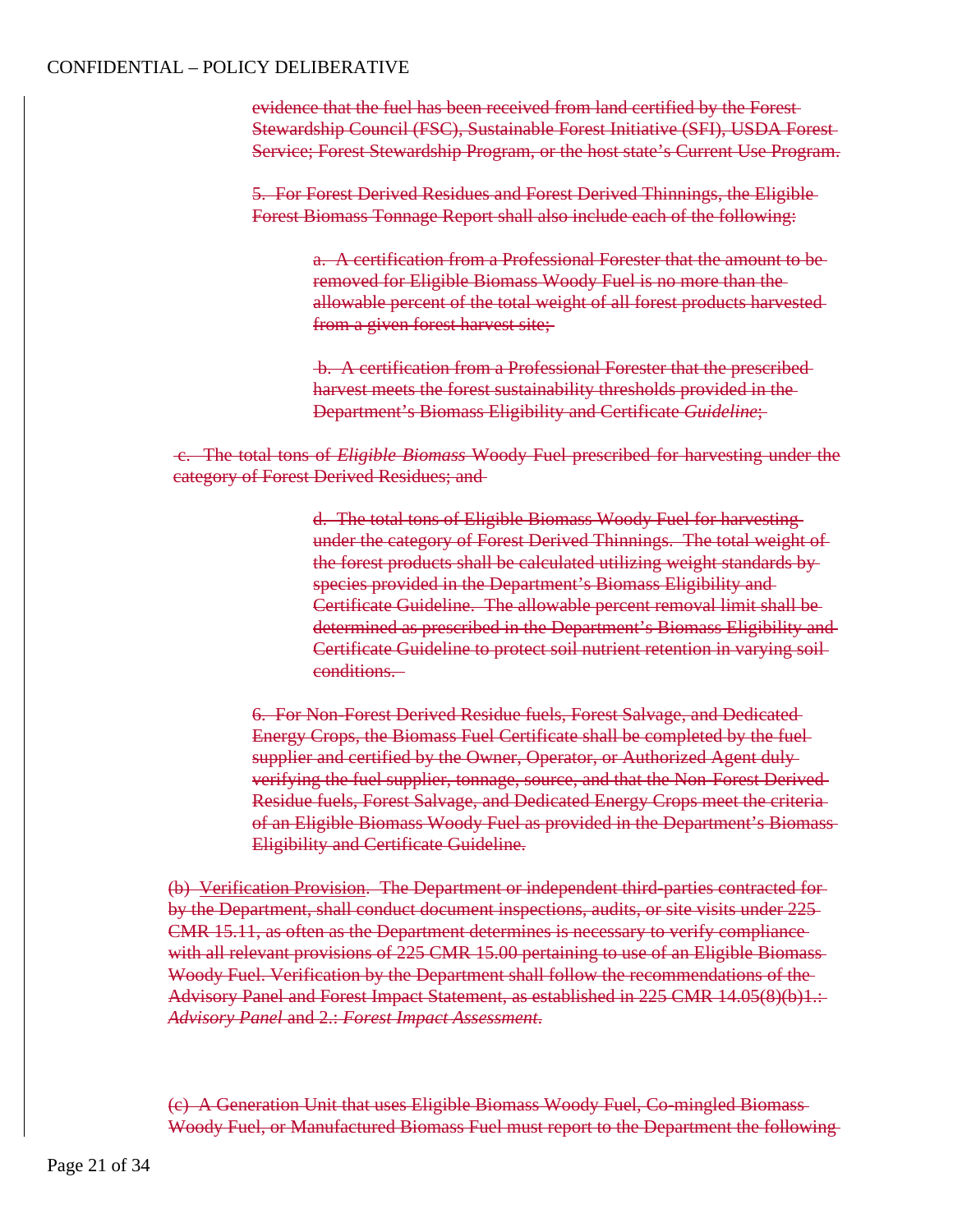information on a quarterly basis. The Generation Unit will be provided RPS Class II Renewable Generation Attributes as a function of its Overall Efficiency.

- 1. Each quarter, the designated independent Third-Party Meter Reader, as defined in Rule 2.5(j) of the NEPOOL GIS Operating Rules, or any successor rule, and approved by the Department, of a Generation Unit, must report: Biomass Input Heat Content, Useful Thermal Energy, Merchantable Bio-Products, Renewable Generation, Renewable Generation utilized behind-the-meter, and the Overall Efficiency. For all reported data and prior to the calculation of Overall Efficiency, all energy units must be expressed in MWh. For Useful Thermal Energy and Biomass Input Heat Content the conversion of energy units shall consider that each 3412 thousand BTUs is equivalent to one MWh. For Merchantable Bio-Products the product shall be prescribed an energy content based on its enthalpy of reaction, as determined by a standard independent laboratory analysis, and those units of energy appropriately converted to MWhs.
- 2. Each quarter, a Generation Unit shall be provided an amount of Renewable Energy Attributes on the NEPOOL GIS calculated as follows:
	- a. A Generation Unit achieving 60% or higher Overall Efficiency in a quarter will receive one RPS Class II Renewable Energy Attribute for each MWh of RPS Class II Renewable Energy Generation.
	- b. A Unit achieving greater than 50% and less than 60% Overall Efficiency in a quarter will receive one RPS Class II Renewable Energy Attribute for each MWh of RPS Class II Renewable Energy Generation times a prorated fraction calculated as follows:  $0.5 + 5x$  (Overall Efficiency  $-0.5$ ), whereby the Overall Efficiency is expressed as a decimal (e.g. 51% is expressed as  $0.51$ ).
	- c. A Unit achieving 50% Overall Efficiency in a quarter will receive 1/2 RPS Class II Renewable Energy Attribute for each MWh of RPS Class II Renewable Energy Generation.

(d) Annual Compliance of Generation Units using Eligible Biomass Woody Fuel, Co-Mingled Biomass Woody Fuel, or Manufactured Biomass Fuel. An Owner, Operator, or Authorized Agent of a Generation Unit using Eligible Biomass Woody Fuel, Co-Mingled Biomass Woody Fuel, or Manufactured Biomass Fuel shall provide to the Department by January 31st of each year a Biomass Unit Annual Compliance Report and be subject to the following:

1. Within the Biomass Unit Annual Compliance Report, in a format set forth in the Department's Overall Efficiency and Greenhouse Gas Analysis Guideline, the Owner, Operator, or Authorized Agent shall identify the Owner's ownership of Biomass Fuel Certificates denoting the fuel consumption for the Compliance Year by the Generation Unit by tons of fuel, categorized as Forest Derived Residues, Forest Derived Thinnings, Non-Forest Derived Residues, Forest Salvage, and Dedicated Energy Crops. The Owner, Operator, or Authorized Agent shall retain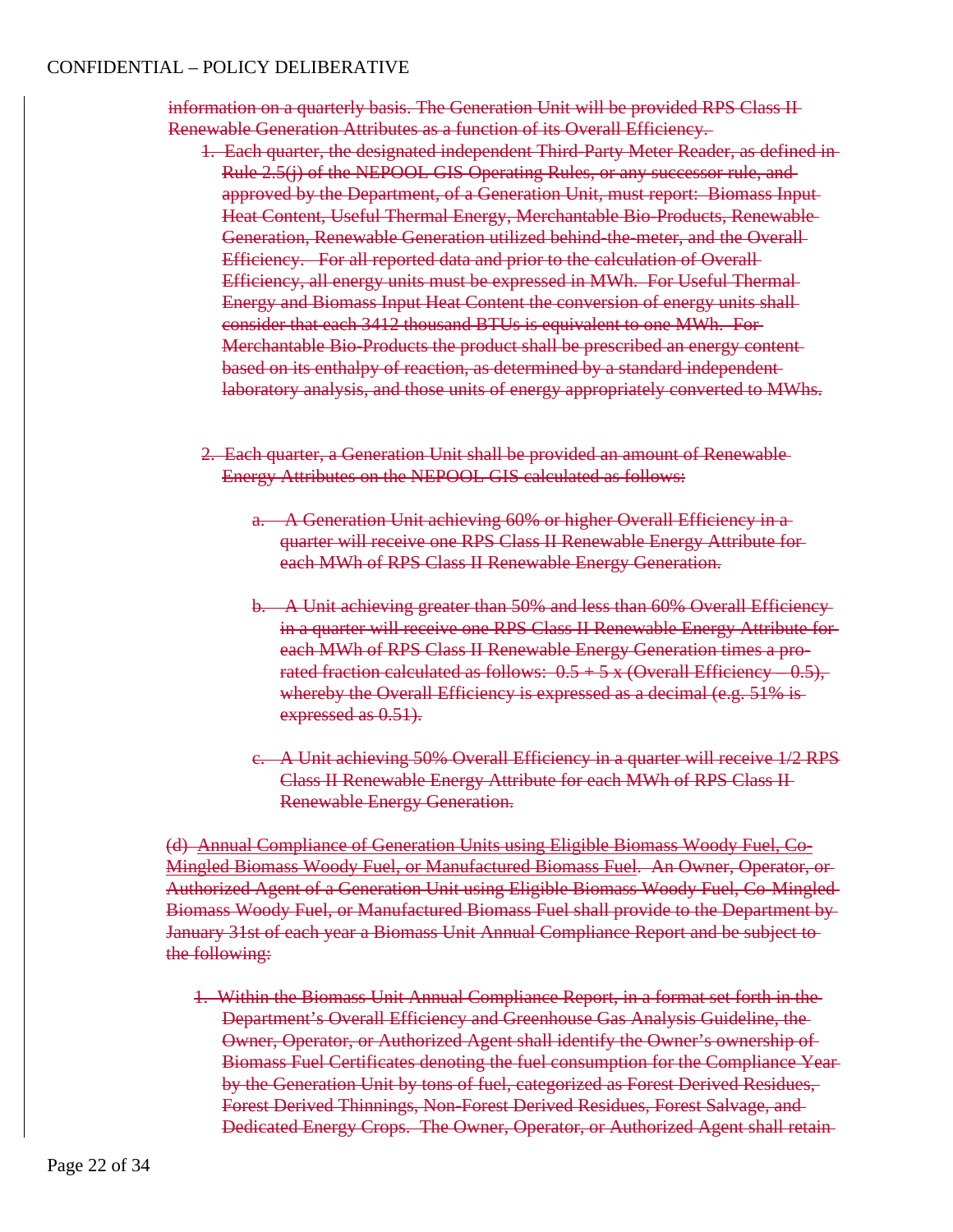copies of all Biomass Fuel Certificates for five years. The Report must explain any variances with the proposed Fuel Supply Plan filed with the Department for that Compliance Year.

- 2. The Biomass Unit Annual Compliance Report must include a greenhouse gas analysis for the Compliance Year. The analysis shall be prepared in accordance with the Department's Overall Efficiency and Greenhouse Gas Analysis Guideline and the fuel use as represented by the Biomass Fuel Certificates owned for the Compliance Year. This Report must also document the Generation Unit's performance with respect to the lifecycle greenhouse emissions requirements in  $225$  CMR  $15.05(1)(a)8.d.iii$ , including the actual percent lifecycle greenhouse gasemissions reduction over 20 years, as determined in the Department's Overall Efficiency and Greenhouse Gas Analysis Guideline. The Report shall document any under-compliance and the Percent Under-Compliance with the lifecycle greenhouse gas emission reduction requirement.
- 3. For Generation Units that report a Percent Under-Compliance in 225 CMR 15.05(5)(d)2, the following provisions shall apply.
	- a. The Generation Unit shall be placed in a probationary status and the Department shall notify the Owner that its Statement of Qualification shall be revoked at the end of five Compliance Years following the Compliance Year for which the Percent Under-Compliance was reported, as provided under 225 CMR 15.06(7). The Generation Unit's probationary status shall be rescinded and the Generation Unit's Statement of Qualification shall no longer be subject to revocation if either:

i. For any three Compliance Years of the probationary period the Biomass Unit Annual Compliance Report demonstrates that the Generation Unit is complying with the lifecycle greenhouse gas emissions requirements; or

ii. The Generation Unit's accumulated Percent Under-Compliance is offset by any net over-compliance with the lifecycle greenhouse gas emissions requirement as demonstrated in the Unit's Annual Compliance Reports during the probationary period.

- b. For any Compliance Year for which a Generation Unit reports under compliance with the lifecycle greenhouse emissions requirements, the Generation Unit shall demonstrate compliance through the Under-Compliance Mechanism as follows:
	- i. The Generation Unit shall demonstrate compliance by making an Under-Compliance Payment to the MassCEC. Such payment shall be equal to the product of the Generation Unit's Percent Under-Compliance for the relevant year times \$0.50 for each RPS Class II Renewable Energy Attribute settled for RPS Class II compliance in Massachusetts that was generated by the Generation Unit in the relevant Compliance Year. The Generation Unit shall provide to the Department copies of any receipt(s) for Under-Compliance Payment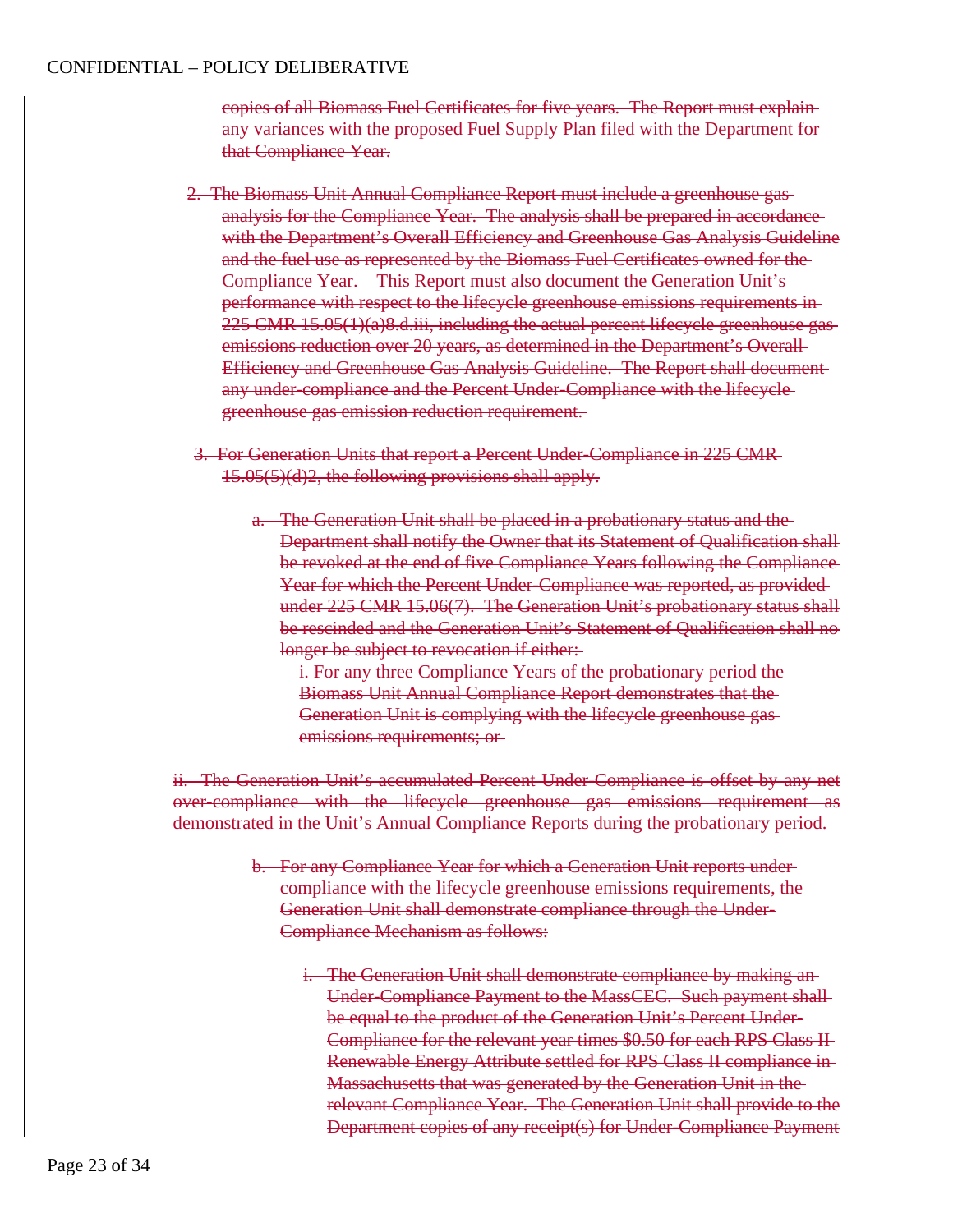made to the MassCEC for the Compliance Year.

ii. All Under-Compliance Payments received by the MassCEC shall be held in an account separate from other accounts of the MassCEC. The use of all Under-Compliance Payments shall be overseen by the Department. The use of the funds shall be limited to the provision of financial support for either:

(i) investments across the supply chain for Forest Derived Residues, such as but not limited to, investments in residue biomass harvest equipment, investment in residue fuel handling and trucking, and incremental investments needed by Generation Units to handle and utilize residue biomass material; or (ii) activities that increase carbon sequestration through the growth of biomass, for example the planting of trees.

- iii. The Generation Unit shall have up to one calendar year, after the filing of its Biomass Unit Annual Compliance Report, to make its total Under-Compliance Payment. If the Generation Unit fails to make full payment in this time, its Statement of Qualification shall be revoked, in accordance with 225 CMR 15.06(7), after the end of that calendar year.
- c. A Generation Unit that is subject to a probationary status shall meet the following requirements to demonstrate its ability to operate within compliance. If, in any Compliance Year, the following requirements are not followed, the Generation Unit's Statement of Qualification will be revoked, as provided under 225 CMR 15.06(7).
	- i. For the first year in a Generation Unit's probationary status, the Generation Unit shall provide to the Department by April 1st, a revised Fuel Supply Plan demonstrating corrective action from previous year's procurement practices that will provide for the necessary annual supply of Non-Forest Residues and Forest Derived Residues.
	- ii. For the second year in a Generation Unit's probationary status, the Generation Unit shall provide to the Department by April 1st, a revised Fuel Supply Plan that demonstrates that at least 25% of the necessary annual supply of Non-Forest Residues and Forest Derived Residues are procured under a contract with a fuel supplier.
	- iii. For the third year in a Generation Unit's probationary status, the Generation Unit shall provide to the Department by April 1st, a revised Fuel Supply Plan that demonstrates that at least 50% of the necessary annual supply of Non-Forest Residues and Forest Derived Residues are procured under a contract with a fuel supplier.
	- iv. For the fourth year in a Generation Unit's probationary status, the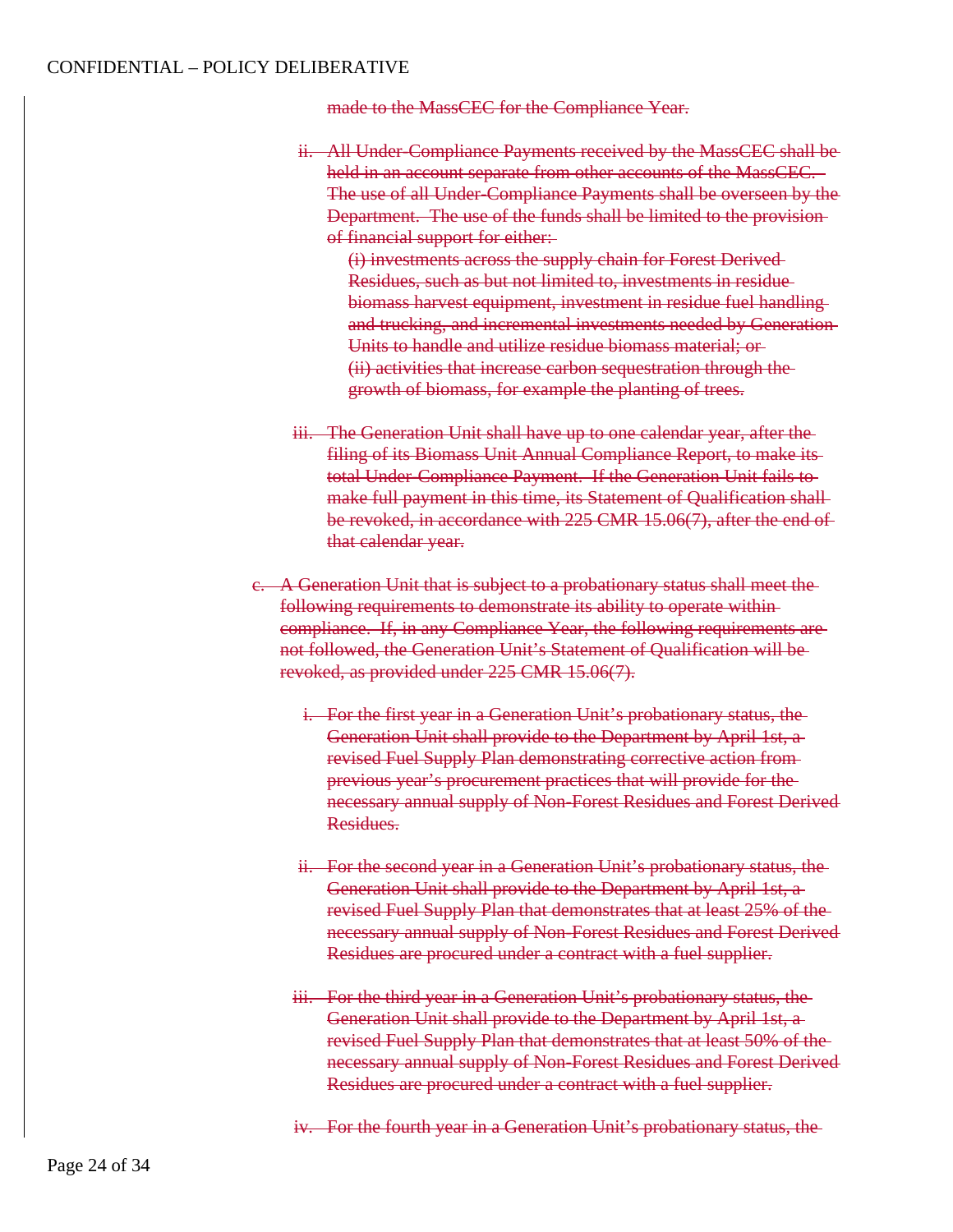Generation Unit shall provide to the Department by April 1st, a revised Fuel Supply Plan that demonstrates that at least 75% of the necessary annual supply of Non-Forest Residues and Forest Derived Residues are procured under a contract with a fuel supplier.

For the fifth year in a Generation Unit's probationary status, the Generation Unit shall provide to the Department by April 1st, a revised Fuel Supply Plan that demonstrates that 100% of the necessary annual supply of Non-Forest Residues and Forest Derived Residues are procured under a contract with a fuel supplier.

#### 15.06: Statement of Qualification Process for RPS Class II Renewable Generation Units

(1) Statement of Qualification Application (SQA). An SQA shall be submitted to the Department by the Owner or Operator of the Generation Unit or Aggregation. The applicant must use the most current forms and associated instructions provided by the Department, and must include all information, documentation, and assurances required by such forms and instructions.

#### (2) Review Procedures.

(a) The Department will notify the applicant when the SQA is administratively complete or if additional information is required pursuant to 225 CMR 15.06(1).

(b) The Department may, in its sole discretion, provide an opportunity for public comment on any SQA.

## (3) Issuance or Non-Issuance of an SQ.

(a) If the Department finds that all or a portion of the electrical energy output of a Generation Unit or of an Aggregation meets the requirements for eligibility as RPS Class II Renewable Generation pursuant to 225 CMR 15.05, the Department will provide the Owner or Operator of such Generation Unit or Aggregation with an SQ.

(b) The Statement of Qualification shall include any applicable restrictions and conditions that the Department deems necessary to ensure compliance by a particular Generation Unit or Aggregation with the provisions of 225 CMR 15.00.

(c) If the Generation Unit or Aggregation does not meet the requirements for eligibility as an RPS Class II Renewable Generation Unit, the Department shall provide written notice to the Owner or Operator, including the Department's reasons for such finding.

(4) RPS Effective Date. The RPS Effective Date shall be the earliest date on which electrical energy output of an RPS Class II Renewable Generation Unit or Waste Energy Generation Unit can result in the creation of RPS Class II GIS Certificates, with the following limitations:

(a) In the case of a Biomass Generation Unit using Eligible Biomass Fuel, the RPS Effective Date shall not be earlier than the date on which the Department determines that the Biomass Generation Unit has commenced compliance with the low-emission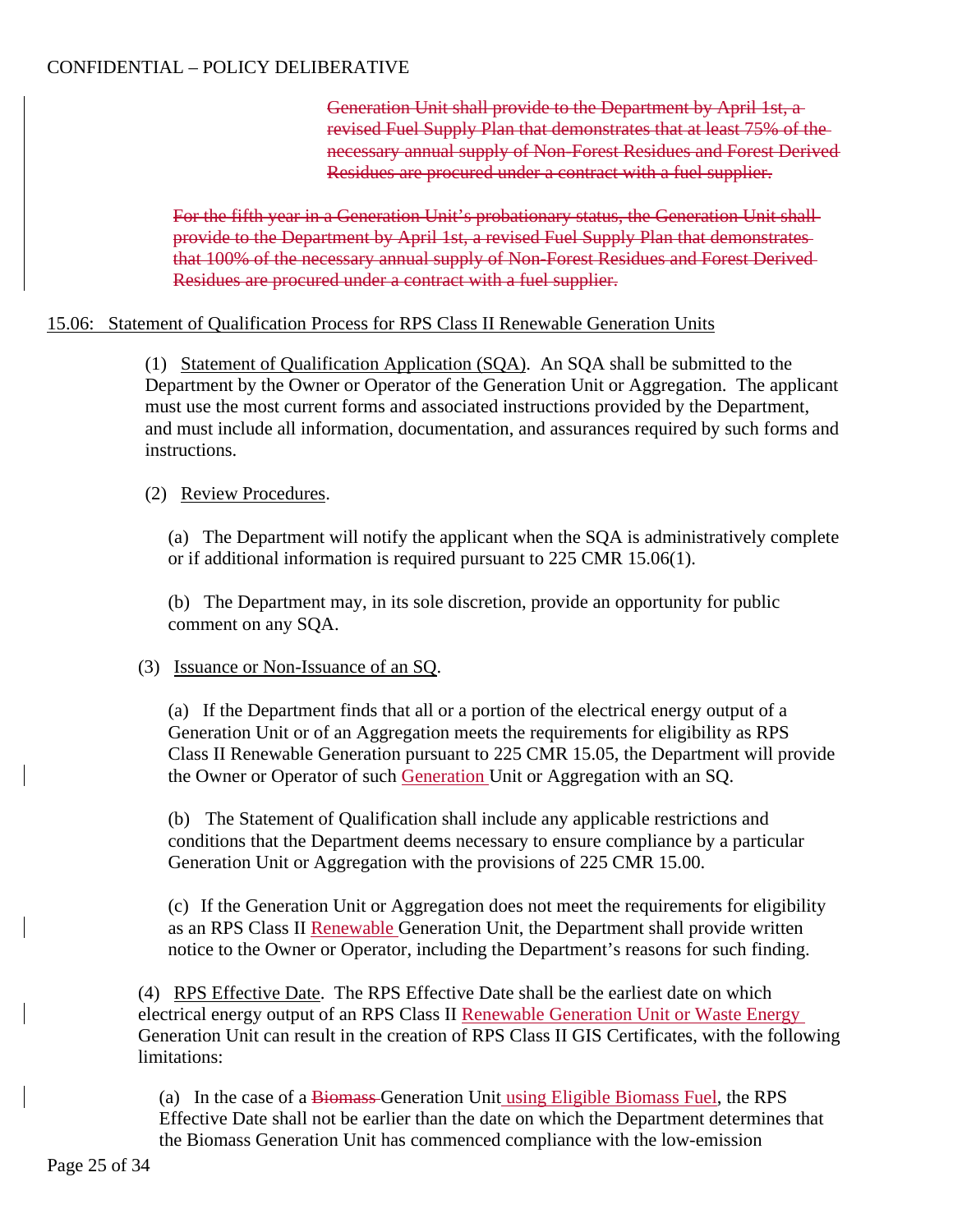conditions in its SQ;

(b) In the case of a Hydroelectric Energy Generation Unit, the RPS Effective Date shall not be earlier than the date on which the Department determined that the Hydroelectric-Generation Unit has commenced compliance with the environmental conditions in its SQ;

(c) In the case of a Waste Energy Generation Unit, the RPS Effective Date shall not be earlier than the date on which the Department determines that the Waste Energy Generation Unit has commenced compliance with the recycling program conditions in its SQ.

In no instance shall the RPS Effective Date occur before January 1, 2009.

(5) Notification Requirements for Change in Eligibility Status. The Owner or Operator of an RPS Class II Renewable Generation Unit or Waste Energy Generation Unit shall notify the Department of any changes in the technology, operation, emissions, fuel sources, energy resources, or other characteristics of the Generation Unit that may affect the eligibility of the Generation Unit as an RPS Class II Renewable Generation Unit or Waste Energy Generation Unit. The Owner or Operator shall submit the notification to the Department no later than five days following the end of the month during which such changes were implemented. The notice shall state the date the changes were made to the RPS Class II Renewable Generation Unit or Waste Energy Generation Unit and describe the changes in sufficient detail to enable the Department to determine if a change in eligibility is warranted.

(6) Notification Requirements for Change in Ownership, Generation Capacity, or Contact Information. The Owner or Operator of an RPS Class II Renewable Generation Unit or Waste Energy Generation Unit shall notify the Department of any changes in the ownership, operating entity, generation capacity, NEPOOL GIS account, independent verification system for the Generation Unit's or Aggregation's electrical energy output, or contact information for the Generation Unit or Aggregation. The Owner or Operator shall submit the notification to the Department no later than five days following the end of the month during which such changes were implemented.

(7) Suspension or Revocation of Statement of Qualification. The Department may suspend or revoke a Statement of Qualification if the Owner or Operator of an RPS Class II Renewable Generation Unit or Waste Energy Generation Unit fails to comply with 225 CMR 15.00 or if a Generation Unit does not operate during a consecutive 12-month period.

## 15.07: Renewable Energy Portfolio Standard – Class II

(1) RPS Class II Renewable Generation Minimum Standard. The total annual sales of each Retail Electricity Product sold to Massachusetts End-use Customers by a Retail Electricity Supplier, under contracts executed or extended on or after January 1, 2009, shall include a minimum percentage of electrical energy sales with RPS Class II Renewable Generation Attributes. The RPS Class II Renewable Generation Minimum Standard shall be calculated as follows:

(a) The following table reflects the RPS Class II Renewable Generation Minimum Standard shall be equal to 1.50% of the Total Electrical Energy Sales to End-use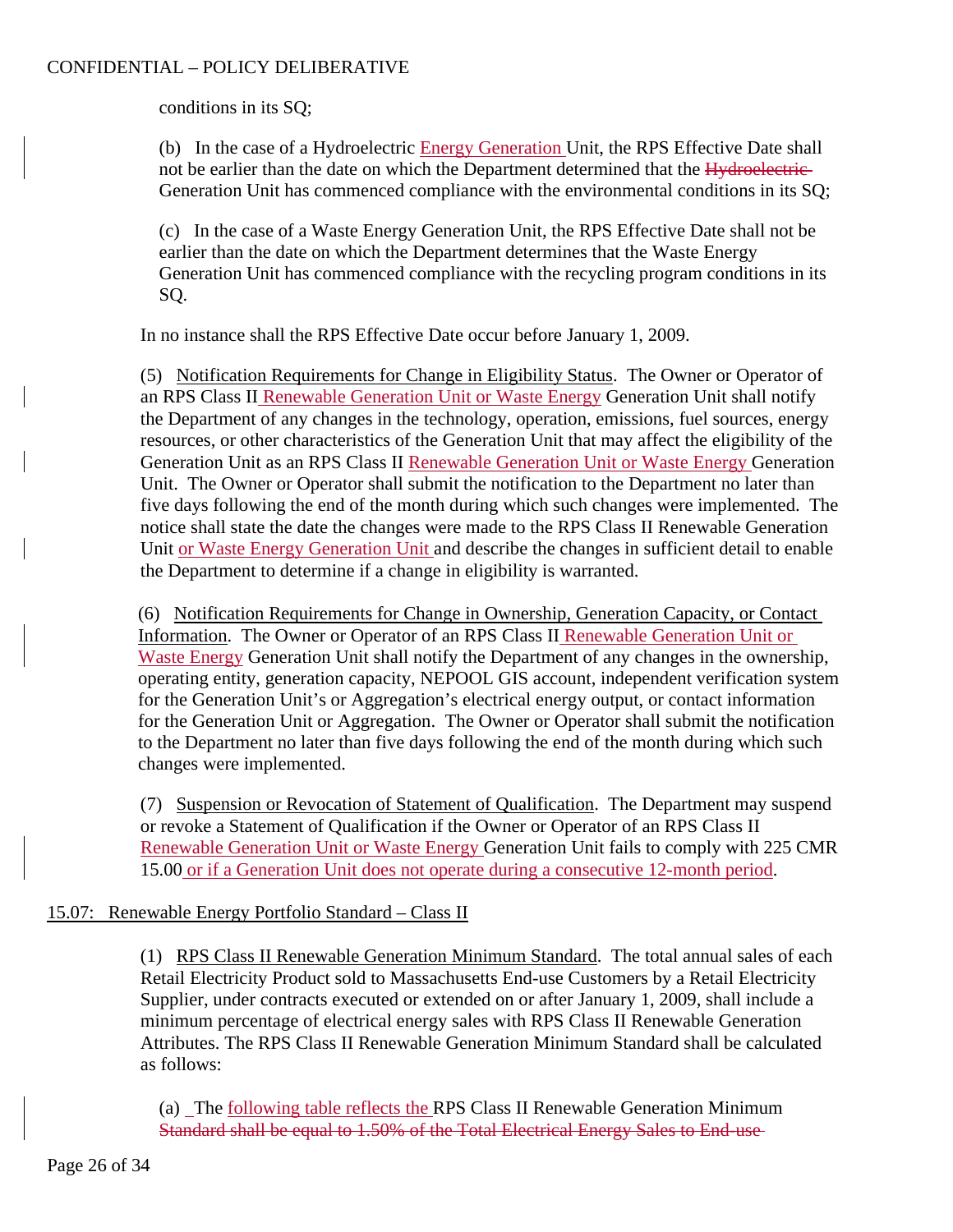Customer, as providedStandards in 225 CMR 15.09(2)(a), for Compliance Year 2013, 1.75% for Compliance Year 2014, and 2.00% for Compliance Year 2015.effect from 2009 through 2021:

| <b>Compliance Year</b> | <b>RPS Class II Renewable</b><br><b>Generation Minimum Standard</b> |
|------------------------|---------------------------------------------------------------------|
| 2009                   | 3.60%                                                               |
| 2010                   | 3.60%                                                               |
| 2011                   | 3.60%                                                               |
| 2012                   | 3.60%                                                               |
| 2013                   | 1.50%                                                               |
| 2014                   | 1.75%                                                               |
| 2015                   | 2.00%                                                               |
| 2016                   | 2.5319%                                                             |
| 2017                   | 2.5909%                                                             |
| 2018                   | 2.6155%                                                             |
| 2019                   | 2.6883%                                                             |
| 2020                   | 3.2056%                                                             |
| 2021                   | 3.5634%                                                             |

(b) For each Compliance Year thereafterafter 2021, the Department shall announce the RPS Class II Renewable Generation Minimum Standard no later than August 30th 31st two years prior to the Compliance Year. The RPS Class II Renewable Generation Minimum Standard shall be determined by the following formula:

The RPS Class II Renewable Generation Minimum Standard for each Compliance Year (CY) shall be equal to the RPS Class II Renewable Generation Minimum Standard for the prior Compliance Year (CY-1), plus the number of RPS Class II Renewable Generation Attributes settled for compliance in Compliance Year three years prior (CY-3), divided by the total MWh of electrical energy sales by Retail Electricity Suppliers to End-use Customers in Compliance Year three years prior (CY-3), minus the number of RPS Class II Renewable Generation Attributes settled for compliance in Compliance Year four years prior (CY-4) divided by the total MWh of electrical energy sales by Retail Electricity Suppliers to End-use Customers in Compliance Year four years prior (CY-4). For the purpose of these calculations, the total MWh of electrical energy sales by Retail Electricity Suppliers to End-use Customers shall be determined in the manner specified in 225 CMR 15.09(2)(a), and Attributes settled for compliance in a given Compliance Year shall be represented by the total of all RPS Class II qualified GIS Certificates that are determined by the Department to qualify for RPS Class II Renewable Energy compliance in the Compliance Year in which the energy that they signify was generated.

(c) Notwithstanding the calculation in 225 CMR  $15.07(1)$ (b), the RPS Class II Renewable Generation Minimum Standard shall not exceed 3.6% of theTotalthe Total Electrical Energy Sales to End-use CustomerCustomers, as provided in 225 CMR  $15.09(2)(a)$ .

(2) RPS Class II Waste Energy Minimum Standard. The total annual sales of each Retail Electricity Product sold to Massachusetts End-use Customers by a Retail Electricity Supplier,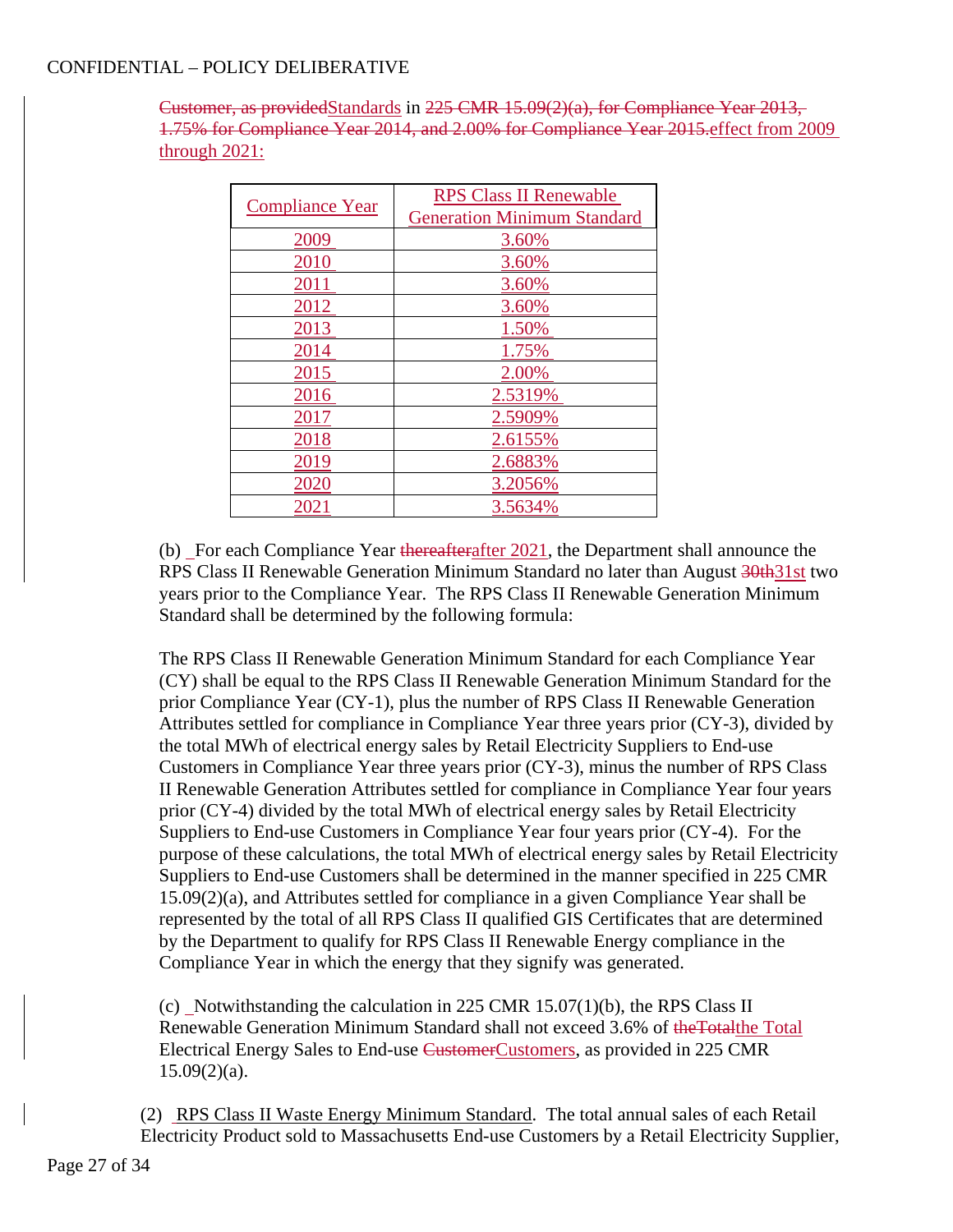under contracts executed or extended on or after January 1, 2009, shall include a minimum percentage of electrical energy sales with RPS Class II Waste Energy Generation Attributes. The RPS Class II Waste Energy Minimum Standard shall be equal to 3.5%.% of electrical energy sales in the Compliance Years 2009 through 2020. In Compliance Years 2021 through 2025, the RPS Class II Waste Energy Minimum Standard shall be equal to 3.7% of electrical energy sales. In 2026 and all subsequent Compliance Years, the RPS Class II Waste Energy Minimum Standard shall be equal to 3.5% of electrical energy sales. Beginning in 2025 and every five years thereafter, the Department shall conduct a review of the RPS Class II Waste Energy Minimum Standard and consult with MassDEP on the standard to ensure consistency with the solid waste master plan. Following stakeholder comment and input on the review of the RPS Class II Waste Energy Minimum Standard, the Department may modify the Minimum Standard for the following five years.

# 15.08: Compliance Procedures for Retail Electricity Suppliers.

(1) Standard Compliance. Each Retail Electricity Supplier shall be deemed to be in compliance with 225 CMR 15.00 if the information provided in the Compliance Filing submitted pursuant to 225 CMR 15.09 is true and accurate and demonstrates compliance with 225 CMR 15.07. A Retail Electricity Supplier shall demonstrate to the satisfaction of the Department that RPS Class II Renewable Generation Attributes and RPS Class II Waste Energy Generation Attributes used for compliance have not otherwise been, nor will be, sold, retired, claimed, used or represented as part of electrical energy output or sales, or used to satisfy obligations in jurisdictions other than Massachusetts.

(2) Banked Compliance. A Retail Electricity Supplier may use RPS Class II Renewable Generation Attributes and RPS Class II Waste Energy Generation Attributes produced in one Compliance Year for compliance over the course of the following two subsequent Compliance Years, subject to the limitations in 225 CMR 15.08(2) and provided that the Retail Electricity Supplier is in compliance with 225 CMR 15.00 for all previous Compliance Years. In addition, the Retail Electricity Supplier shall demonstrate to the satisfaction of the Department that such Attributes:

(a) were in excess of the RPS Class II Renewable Generation Attributes and RPS Class II Waste Energy Generation Attributes needed for compliance in the Compliance Year in which they were generated, and that such excess Attributes have not previously been used for compliance with 225 CMR 15.00;

(b) do not exceed 30% of the RPS Class II Renewable Generation Attributes and 30% of the RPS Class II Waste Energy Generation Attributes needed by the Retail Electricity Supplier for compliance with the RPS Class II Renewable Generation Minimum Standard, and RPS Class II Waste Energy Minimum Standard in the year they were generated, subject to 225 CMR 15.09(2)(d) and subject to the following limitations:

1. In Compliance Years 2014 and 2015 no excess RPS Class II Waste Energy Generation Attributes shall be available as Banked Compliance; and

2. Commencing with Compliance Year 2016, bankable excess RPS Class II Waste Energy Generation Attributes shall not exceed 5% of the RPS Class II Waste Energy Generation Attributes needed by the Retail Electricity Supplier for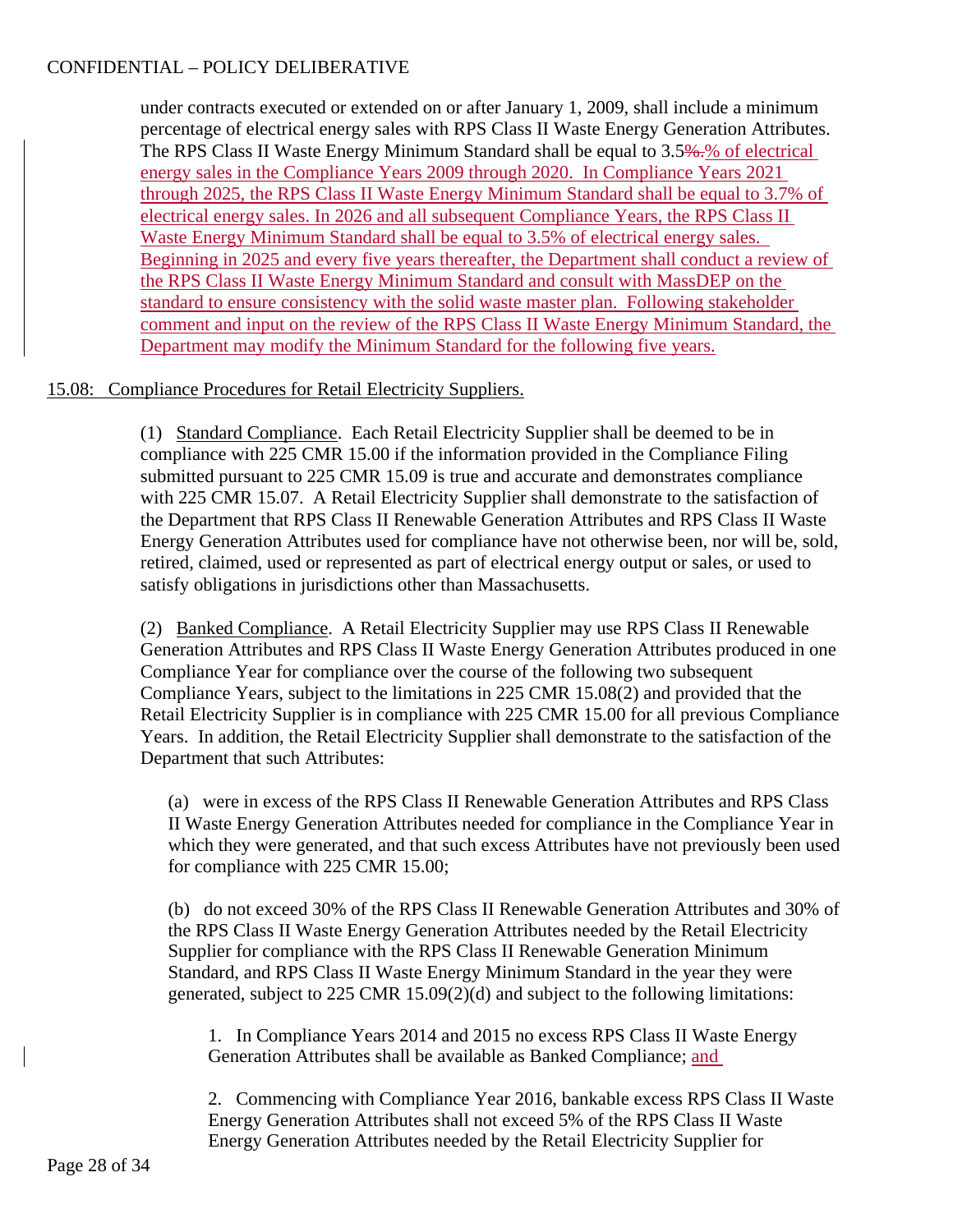compliance with the RPS Class II Waste Energy Minimum Standard in the year they were generated; and.

3. If the effective date of this subsection is on or after June 1, 2014, then a Retail Electricity Supplier may bank an amount of RPS Class II Renewable Generation Attributes generated in Compliance Year 2013 that it would have been required to use for compliance under 225 CMR 15.08(2) had the RPS Class II Renewable Generation Minimum Standard been unchanged from 3.6% by 225 CMR 15.07(1)(a). The Retail Electricity Supplier may also bank an additional amount of RPS Class II Renewable Generation Attributes generated in Compliance Year 2013 as long as this additional banked amount does not exceed 30% of RPS Class II Renewable Generation Attributes that would have been needed for compliance with the RPS Class II Renewable Generation Minimum Standard had it been unchanged from 3.6% by 225 CMR 15.07(1)(a).

(c) were produced during the Compliance Year in which they are claimed as excess by the generation of electrical energy sold to End-use Customers in the ISO-NE Control Area, by the generation of electrical energy on End-use Customers' sides of retail meters in the ISO-NE Control Area, or by the generation of electrical energy from Off-grid Generation Units in Massachusetts; and

(d) have not otherwise been, nor will be, sold, retired, claimed or represented as part of electrical energy output or sales, or used to satisfy obligations in jurisdictions other than Massachusetts.

(3) Alternative Compliance for RPS Class II Renewable Generation Minimum Standard. A Retail Electricity Supplier may discharge its obligations under 225 CMR 15.07(1), in whole or in part, for any Compliance Year by making an ACP to the MassCEC. Such funds shall be held in an account separate from other accounts of the MassCEC.

(a) Procedures. A Retail Electricity Supplier shall receive Alternative Compliance Credits from the Department, subject to the following:

1. The quantity of Credits, specified in MWhs, that can be applied to its obligations under 225 CMR 15.07(1) shall be determined by calculating the ratio of the total of ACPs paid for the Compliance Year to the ACP Rate for that Compliance Year.

2. The ACP Rate for the RPS Class II Renewable Generation Minimum Standard shall be \$25 per MWh for Compliance Year 2009. For each subsequent Compliance Year, the Department shall publish the ACP Rate by January 31 of the Compliance Year. The ACP Rate shall be equal to the previous year's ACP Rate adjusted up or down according to the previous year's Consumer Price Index. The ACP Rate for the RPS Class II Renewable Generation Minimum Standard shall not exceed \$35 per MWh for any given Compliance Year.

3. The Retail Electricity Supplier shall include with its Annual Compliance Filing copies of any ACP receipt(s) for ACPs made to the MassCEC during the Compliance Year.

(b) Use of Funds. The Department shall oversee the use of ACP funds by the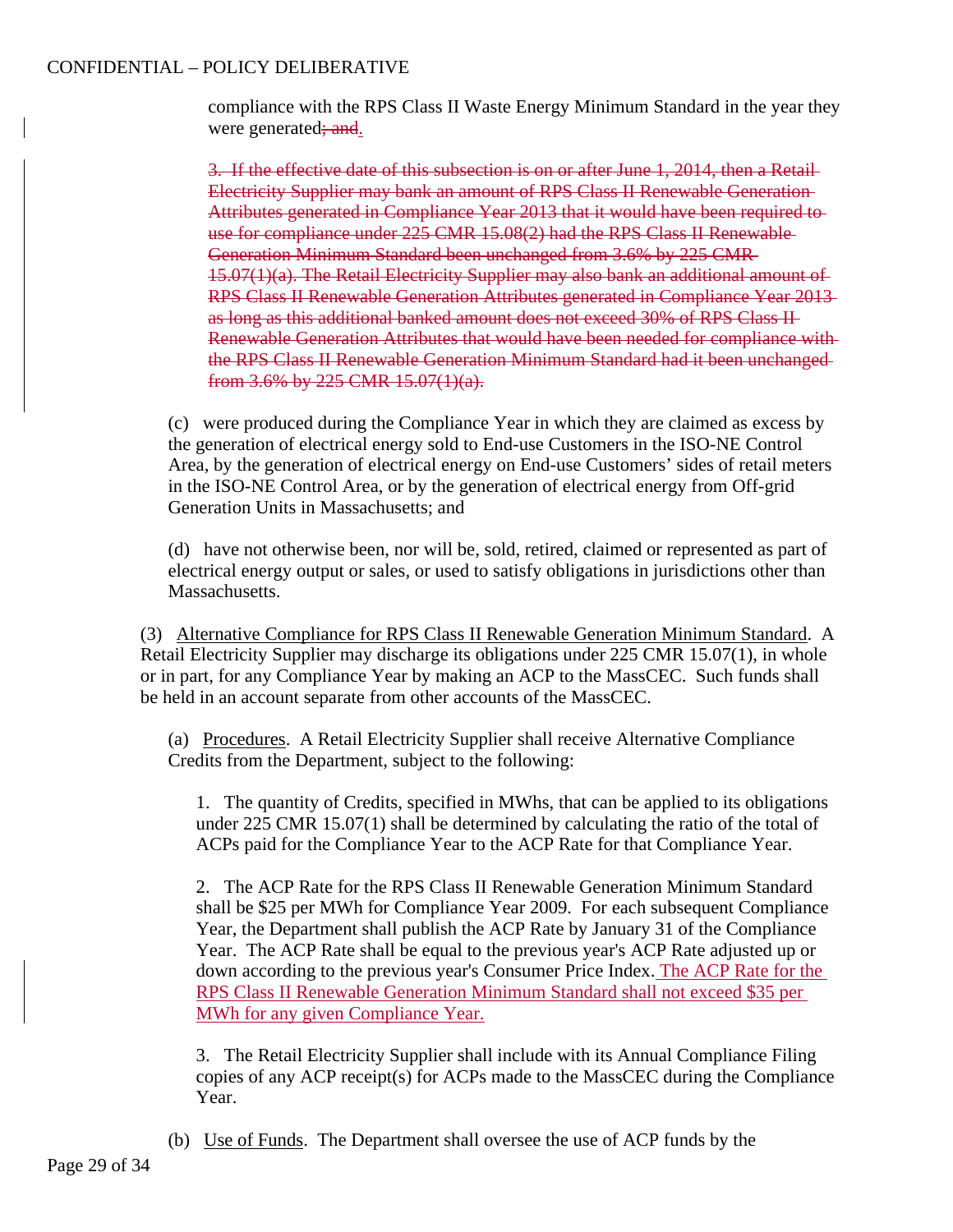MassCEC.

(4) Alternative Compliance for RPS Class II Waste Energy Minimum Standard. A Retail Electricity Supplier may discharge its obligations under 225 CMR 15.07(2), in whole or in part, for any Compliance Year by making an ACP to the MassCEC. Such funds shall be held in an account separate from other accounts of the MassCEC.

(a) Procedures. A Retail Electricity Supplier shall receive Alternative Compliance Credits from the Department, subject to the following:

1. The quantity of Alternative Compliance Credits, specified in MWhs, that can be applied to its obligations under 225 CMR 15.07(2) shall be determined by calculating the ratio of the total of ACPs paid for the Compliance Year to the ACP Rate for that Compliance Year.

2. The ACP Rate for the RPS Class II Waste Energy Minimum Standard shall be \$10 per MWh for Compliance Year 2009. For each subsequent Compliance Year, the Department shall publish the ACP Rate by January 31st of the Compliance Year. The ACP Rate shall be equal to the previous year's ACP Rate adjusted up or down according to the previous year's Consumer Price Index. In Compliance Year 2021 through 2025, the ACP Rate for the RPS Class II Waste Energy Minimum Standard shall be equal to the ACP Rate for the RPS Class II Renewable Energy Minimum Standard set pursuant to 225 CMR 15.08(3)(a)2, but shall be \$11.50 per MWh beginning in 2026.

3. The Retail Electricity Supplier shall include with its Annual Compliance Filing copies of any ACP receipt(s) for ACPs made to the MassCEC during the Compliance Year.

(b) Use of Funds. The Department shall oversee the use of ACP funds by the MassCEC.

(5) Presumption of Attribute Ownership. Unless ownership is explicitly transferred by contract, the RPS Class II Renewable Generation Attributes and RPS Class II Waste Energy Attributes shall be issued to the RPS Class II Renewable Generation Unit or RPS Class II Waste Energy Unit.

> (5) Beginning in 2025 and every five years thereafter, the Department shall conduct a review of the ACP Rate and consult with DEP on the ACP Rate for the RPS Class II Waste Energy Minimum Standard to ensure consistency with the solid waste master plan. Following stakeholder comment and input on the review of the ACP Rate, the Department may modify the rate for the following five years.

# 15.09: Annual Compliance Filings for Retail Electricity Suppliers

(1) Date of Annual Compliance Filing. For each Compliance Year, the Retail Electricity Supplier annually shall file an annual Compliance Filing with the Department no later than the first day of July, or the first Business Day thereafter, of the subsequent Compliance Year.

(2) Contents of Annual Compliance Filing. For each Retail Electricity Product, the Filing shall document compliance with the provisions of 225 CMR 15.07 and 15.08 to the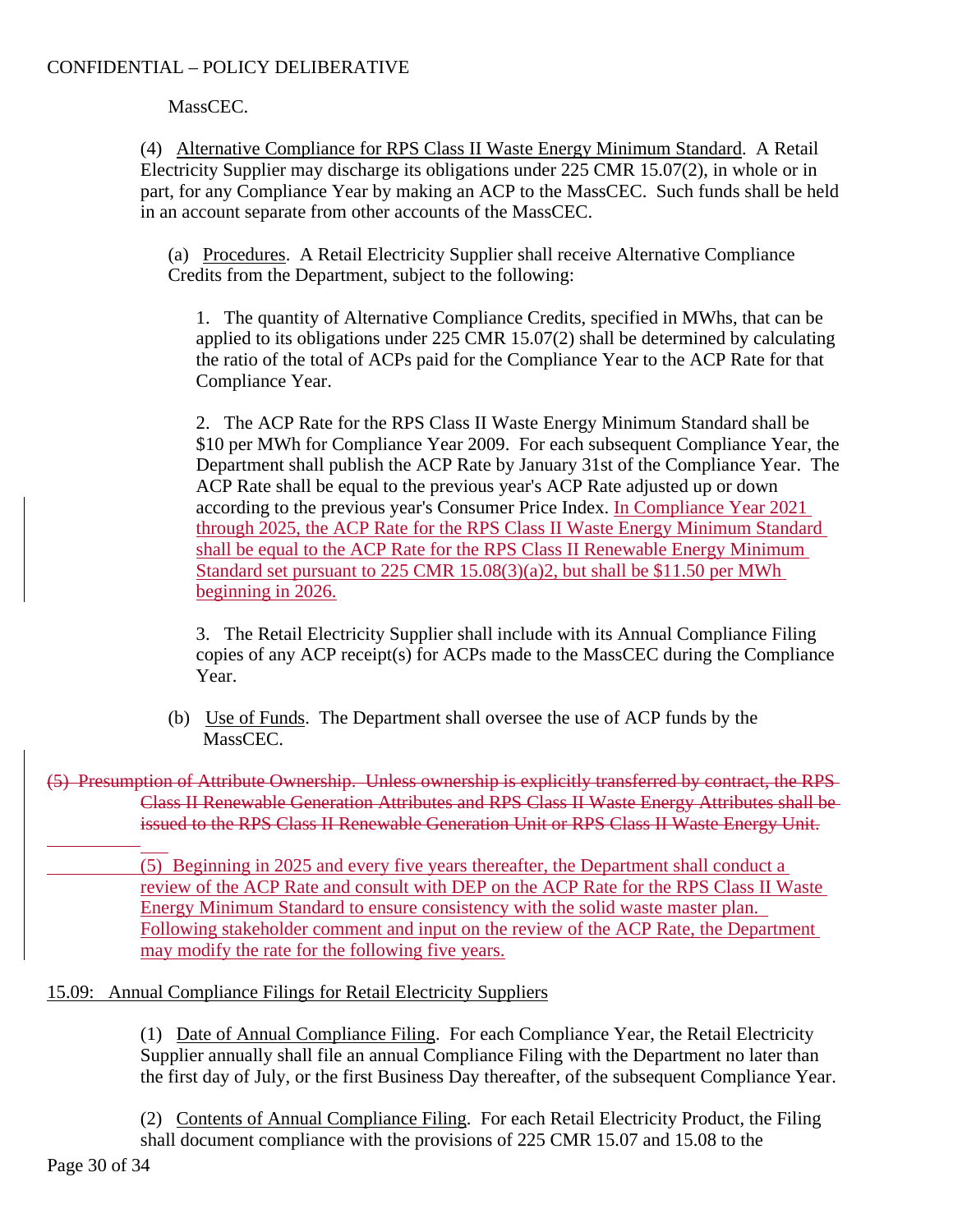satisfaction of the Department and shall include, but not be limited to, the following:

(a) Total Electrical Energy Sales to End-use Customers. Documentation of the total MWhs of electrical energy allocated by the Retail Electricity Supplier to End-use Customers in the Compliance Year. Such allocation is defined as the total quantity of the Supplier's Certificates Obligation that the Retail Electricity Supplier correctly allocated or should have allocated to all of the Retail Electricity Supplier's Massachusetts retail subaccounts in the NEPOOL GIS, in compliance with all relevant provisions of Part 4 of the NEPOOL GIS Operating Rules, or any successor rules, as specified in the Department's Guideline on the Determination of Sales to End-use Customer.

(b) Electrical Energy Sales to End-use Customers by Product. Documentation of the total MWhs of each Retail Electricity Product allocated to End-use Customers in the Compliance Year, verified by an independent third party satisfactory to the Department, consistent with the Guidelines. Such allocation is defined as the quantity of the Supplier's Certificates Obligation that the Retail Electricity Supplier correctly allocated or should have allocated to each of the Retail Electricity Supplier's Massachusetts retail subaccounts at the NEPOOL GIS, in compliance with all relevant provisions of Part 4 of the NEPOOL GIS Operating Rules, or any successor rules, as specified in the Department's Guideline on the Determination of Sales to End-Use Customer. The Department shall keep product information confidential to the extent permitted by law.

(c) Attributes Allocated from the Compliance Year. Documentation of the total MWhs of each Retail Electricity Product allocated to End-use Customers that were derived from both RPS Class II Renewable Generation and RPS Class II Waste Energy generation during the Compliance Year, and which may include electrical energy generated on Enduse Customers' sides of retail meters in the ISO-NE Control Area or by Off-grid Generation Units in Massachusetts in the Compliance Year, shall be as follows:

1. For electrical energy transactions included in the ISO-NE Settlement Market System, the Compliance Filings shall include documentation from the NEPOOL GIS administrator of the Retail Electricity Supplier's ownership of GIS Certificates representing both RPS Class II Renewable Generation and RPS Class II Waste Energy generation during the Compliance Year.

2. For electrical energy transactions not included in the ISO-NE Settlement Market System, but for which the Retail Electricity Supplier has secured GIS Certificates from the NEPOOL GIS, the Compliance Filings shall include documentation from the NEPOOL GIS of the Retail Electricity Supplier's ownership of GIS Certificates representing both RPS Class II Renewable Generation and RPS Class II Waste Energy generation during the Compliance Year.

(d) Attributes Allocated from Banked Compliance. Allocation by Retail Electricity Product of any quantity of Attributes banked from one or both of the two previous years pursuant to 225 CMR 15.08(2) that are used to demonstrate compliance in the current Compliance Year, except that banked RPS Class II Waste Energy Generation Attributes cannot be used for compliance with the RPS Class II Renewable Generation Minimum Standard and banked RPS Class II Renewable Generation Attributes cannot be used for compliance with the RPS Class II Waste Energy Generation Minimum Standard.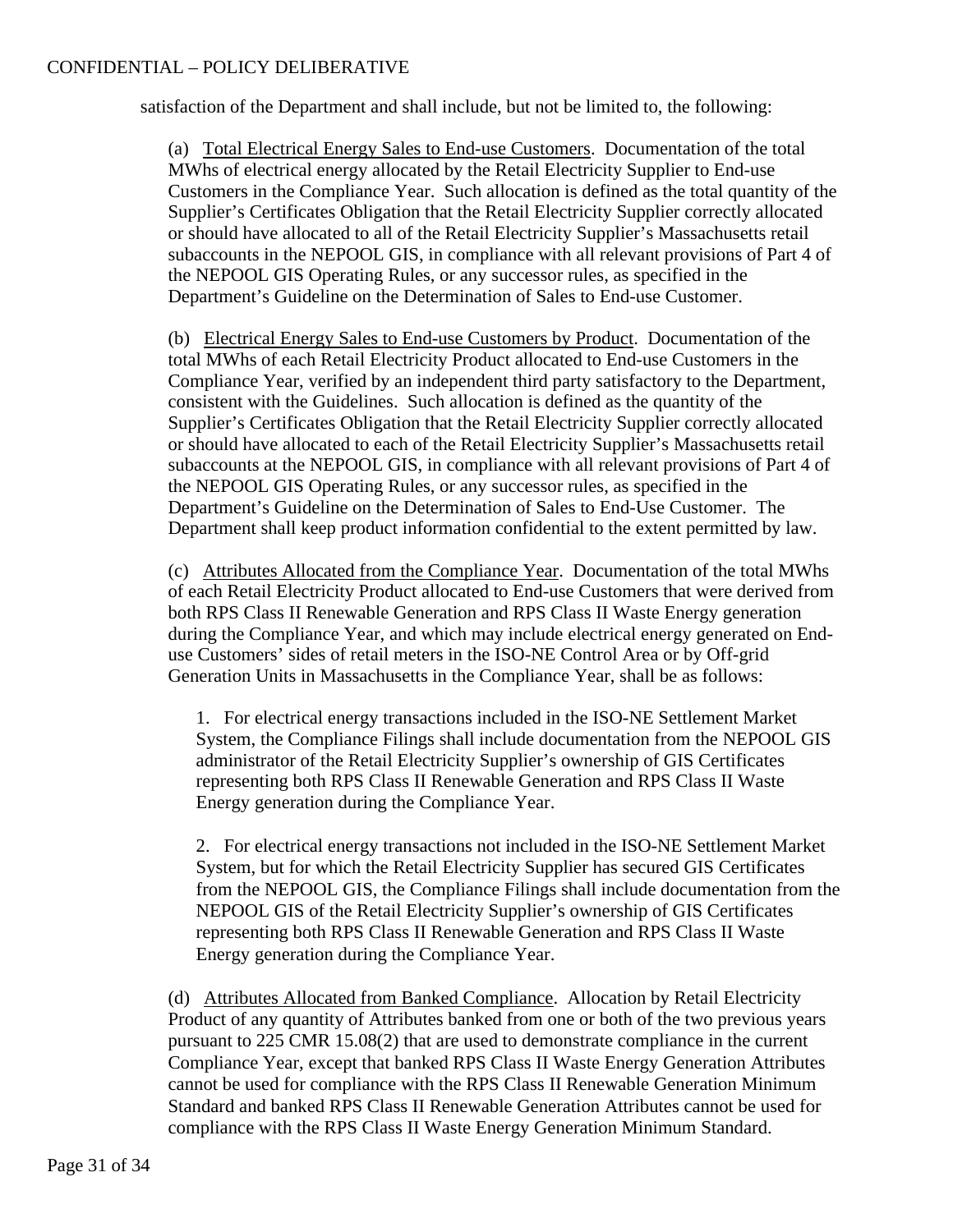(e) Alternative Compliance Credits. Allocation by Retail Electricity Product of any Alternative Compliance Credits claimed pursuant to 225 CMR 15.08(3), along with a copy of any ACP receipt(s).

(f) Attributes Banked for Future Compliance. Identification of any quantity of RPS Class II Renewable Generation Attributes and of any RPS Class II Waste Energy Generation Attributes that the Retail Electricity Supplier anticipates claiming for purposes of Banked Compliance in subsequent years under the Banked Compliance provisions of 225 CMR 15.08(2), except that RPS Class II Waste Energy Generation Attributes that are in excess of the quantity of such Attributes needed for the RPS Class II Waste Energy Minimum in Compliance Years 2014 and 2015 cannot be used for Banked Compliance.

(g) Exempt Contracts under the RPS Class II Renewable Generation Minimum Standard and the RPS Class II Waste Energy Minimum Standard-. Identification of any contract for a specific term of years that was executed before January 1, 2009, and its terms including but not limited to, the execution and expiration dates of the contract and the annual volume of electrical energy supplied.

# 15.10: Reporting Requirements

(1) Certification. Any person required by 225 CMR 15.00 to submit documentation to the Department shall provide:

(a) the person's name, title and business address;

(b) the person's authority to certify and submit the documentation to the Department; and

(c) the following certification: "I hereby certify, under the pains and penalties of perjury, that I have personally examined and am familiar with the information submitted herein and based upon my inquiry of those individuals immediately responsible for obtaining the information, I believe that the information is true, accurate, and complete. I am aware that there are significant penalties, both civil and criminal, for submitting false information, including possible fines and imprisonment."

(2) Annual Renewable Energy Resource Report. The Department shall produce an annual report that summarizes information submitted to the Department by Retail Electricity Suppliers in the Annual Compliance Filing submitted to the Department pursuant to 225 CMR 15.09(2). Such report shall include non-confidential data that provides the following:

(a) the extent to which the Retail Electric Suppliers complied with the RPS Class I Minimum Standard, the Solar Carve-out Minimum Standard, and Solar Carve-out II Minimum Standard, both separately and combined; and

(b) the extent to which the Retail Electric Suppliers used Standard Compliance, Banked Compliance, and Alternative Compliance in meeting the Minimum Standards.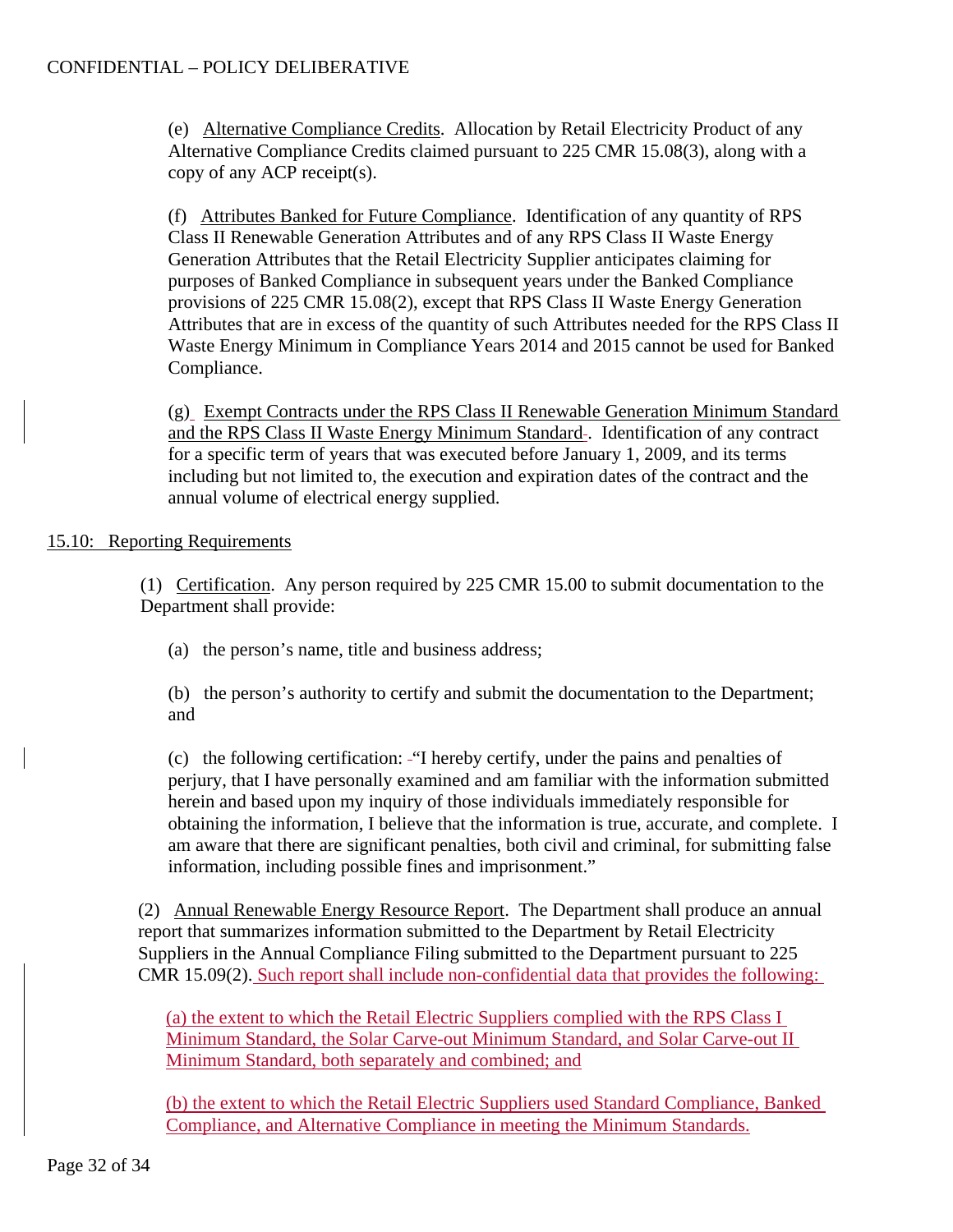# 15.11: Inspection

(1) Document Inspection. The Department may audit the accuracy of all information submitted pursuant to 225 CMR 15.00. The Department may request and obtain from any Owner or Operator of an RPS Class II Renewable Generation Unit, Waste Energy Generation Unit, supplier of Eligible Biomass Fuel, and any Retail Electricity Supplier information that the Department determines necessary to monitor compliance with and enforcement of 225 CMR 15.00.

(2) Audit and Site Inspection. Upon reasonable notice to a Retail Electricity Supplier, supplier of Eligible Biomass Fuel, Waste Energy Generation Unit Owner or Operator, or RPS Class II Renewable Generation Unit Owner or Operator, the Department may conduct audits, which may include inspection and copying of records and/or site visits to an RPS Class II Renewable Generation Unit, Waste Energy Generation Unit, supplier of Eligible Biomass fuel, or a Retail Electricity Supplier's facilities, including, but not limited to, all files and documents that the Department determines are related to compliance with 225 CMR 15.00.

# 15.12: Non-compliance

Any Retail Electricity Supplier or Owner or Operator of an RPS Class II Renewable Generation Unit that fails to comply with the requirements of 225 CMR 15.00 shall be subject to the following provisions:

(1) Notice of Non-compliance. A failure to comply with the requirements of 225 CMR 15.00 shall be determined by the Department. A written Notice of Non-compliance shall be prepared and delivered by the Department to any Retail Electricity Supplier or Owner or Operator of an RPS Class II Renewable Generation Unit that fails to comply with the requirements of 225 CMR 15.00. The Notice of Non-compliance shall describe the Requirement(s) with which the Retail Electricity Supplier, Owner, or Operator failed to comply and the time period of such non-compliance.

(2) Publication of Notice of Non-compliance. A Notice of Non-compliance may be published on the Department's website and in any other media deemed appropriate by the Department. Such publication may remain posted until the Retail Electricity Supplier or Owner or Operator returns to compliance as determined by the Department.

(3) Planning Requirement. A Retail Electricity Supplier that fails to meet the requirements of 225 CMR 15.07 during a Compliance Year shall submit a plan for achieving compliance for the subsequent three years. The plan shall be filed with the Department no later than the first day of September of the Compliance Year subsequent to the Compliance Year for which the Retail Electricity Supplier was out of compliance or such date as the Department may specify.

(4) Suspension or Revocation of License. The Department shall refer its findings of noncompliance to the Massachusetts Department of Public Utilities. A Retail Electricity Supplier that fails to comply with 225 CMR 15.00 may be subject to the Massachusetts